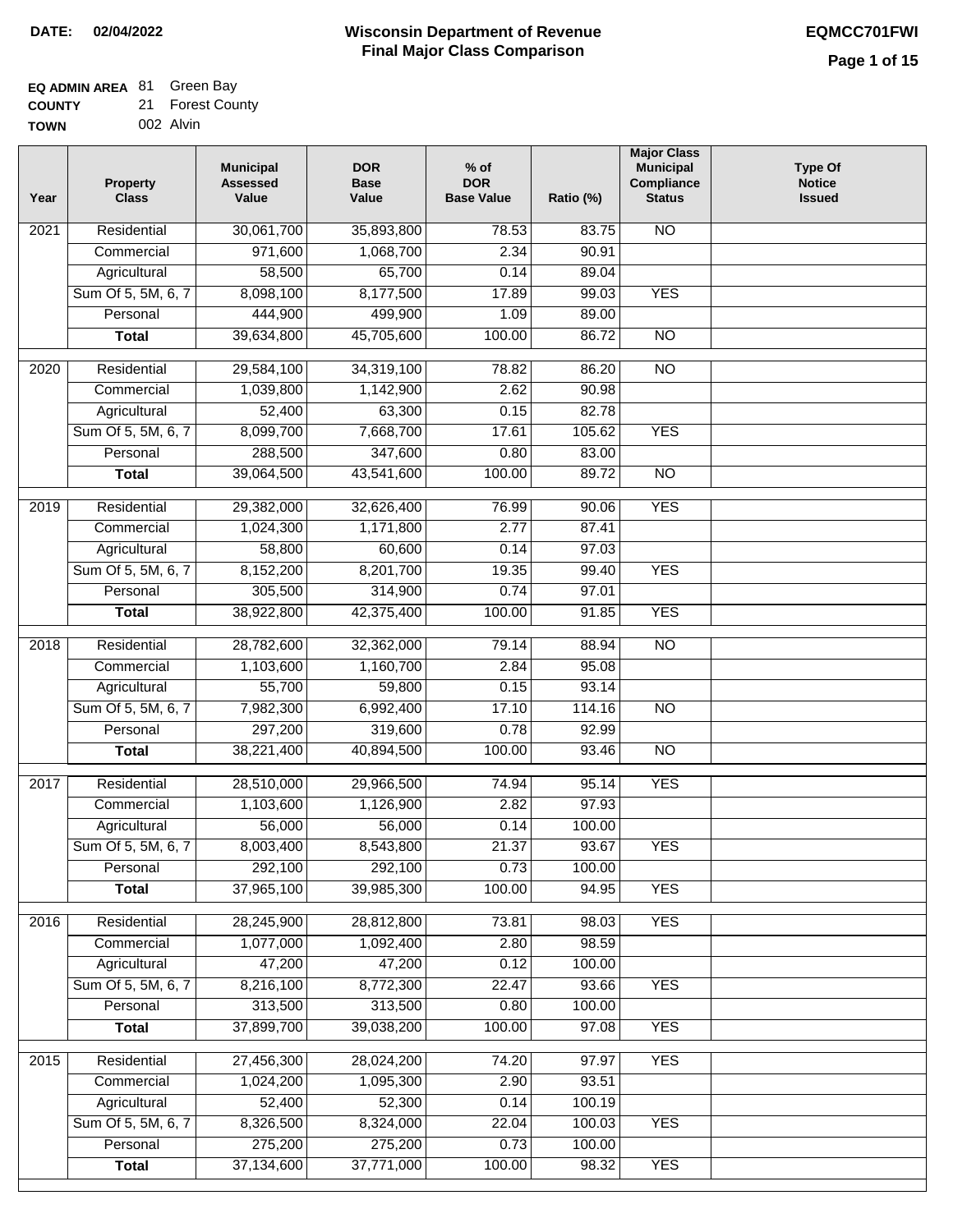# **EQ ADMIN AREA** 81 Green Bay

**COUNTY TOWN** 21 Forest County

|  | 004 Argonne |
|--|-------------|
|--|-------------|

| Year | <b>Property</b><br><b>Class</b> | <b>Municipal</b><br><b>Assessed</b><br>Value | <b>DOR</b><br><b>Base</b><br>Value | $%$ of<br><b>DOR</b><br><b>Base Value</b> | Ratio (%) | <b>Major Class</b><br><b>Municipal</b><br>Compliance<br><b>Status</b> | <b>Type Of</b><br><b>Notice</b><br><b>Issued</b> |
|------|---------------------------------|----------------------------------------------|------------------------------------|-------------------------------------------|-----------|-----------------------------------------------------------------------|--------------------------------------------------|
| 2021 | Residential                     | 30,091,020                                   | 33,787,700                         | 75.59                                     | 89.06     | <b>NO</b>                                                             |                                                  |
|      | Commercial                      | 1,334,900                                    | 1,310,600                          | 2.93                                      | 101.85    |                                                                       |                                                  |
|      | Agricultural                    | 356,500                                      | 430,200                            | 0.96                                      | 82.87     |                                                                       |                                                  |
|      | Sum Of 5, 5M, 6, 7              | 8,880,050                                    | 8,834,400                          | 19.76                                     | 100.52    | <b>YES</b>                                                            |                                                  |
|      | Personal                        | 337,700                                      | 337,700                            | 0.76                                      | 100.00    |                                                                       |                                                  |
|      | <b>Total</b>                    | 41,000,170                                   | 44,700,600                         | 100.00                                    | 91.72     | $\overline{NO}$                                                       |                                                  |
| 2020 | Residential                     | 29,765,620                                   | 31,572,200                         | 75.09                                     | 94.28     | <b>YES</b>                                                            |                                                  |
|      | Commercial                      | 1,334,900                                    | 1,284,900                          | 3.06                                      | 103.89    |                                                                       |                                                  |
|      | Agricultural                    | 357,300                                      | 416,700                            | 0.99                                      | 85.75     |                                                                       |                                                  |
|      | Sum Of 5, 5M, 6, 7              | 8,915,750                                    | 8,460,300                          | 20.12                                     | 105.38    | <b>YES</b>                                                            |                                                  |
|      | Personal                        | 314,000                                      | 314,000                            | 0.75                                      | 100.00    |                                                                       |                                                  |
|      | <b>Total</b>                    | 40,687,570                                   | 42,048,100                         | 100.00                                    | 96.76     | <b>YES</b>                                                            |                                                  |
|      |                                 |                                              |                                    |                                           |           |                                                                       |                                                  |
| 2019 | Residential                     | 29,305,820                                   | 30,206,700                         | 75.18                                     | 97.02     | <b>YES</b>                                                            |                                                  |
|      | Commercial                      | 1,268,100                                    | 1,255,800                          | 3.13                                      | 100.98    |                                                                       |                                                  |
|      | Agricultural                    | 362,390                                      | 395,100                            | 0.98                                      | 91.72     |                                                                       |                                                  |
|      | Sum Of 5, 5M, 6, 7              | 8,977,350                                    | 7,996,800                          | 19.90                                     | 112.26    | $\overline{NO}$                                                       |                                                  |
|      | Personal                        | 327,000                                      | 327,000                            | 0.81                                      | 100.00    |                                                                       |                                                  |
|      | <b>Total</b>                    | 40,240,660                                   | 40,181,400                         | 100.00                                    | 100.15    | $\overline{NO}$                                                       |                                                  |
| 2018 | Residential                     | 28,921,120                                   | 29,221,400                         | 74.69                                     | 98.97     | <b>YES</b>                                                            |                                                  |
|      | Commercial                      | 1,242,100                                    | 1,205,700                          | 3.08                                      | 103.02    |                                                                       |                                                  |
|      | Agricultural                    | 363,430                                      | 386,100                            | 0.99                                      | 94.13     |                                                                       |                                                  |
|      | Sum Of 5, 5M, 6, 7              | 9,154,950                                    | 7,985,300                          | 20.41                                     | 114.65    | <b>NO</b>                                                             |                                                  |
|      | Personal                        | 325,600                                      | 325,600                            | 0.83                                      | 100.00    |                                                                       |                                                  |
|      | <b>Total</b>                    | 40,007,200                                   | 39,124,100                         | 100.00                                    | 102.26    | $\overline{NO}$                                                       |                                                  |
| 2017 | Residential                     | 28,807,520                                   | 27,081,900                         | 70.91                                     | 106.37    | <b>YES</b>                                                            |                                                  |
|      |                                 | 1,242,100                                    |                                    | 3.07                                      | 106.11    |                                                                       |                                                  |
|      | Commercial<br>Agricultural      | 363,360                                      | 1,170,600<br>375,700               | 0.98                                      | 96.72     |                                                                       |                                                  |
|      | Sum Of 5, 5M, 6, 7              | 9,137,100                                    | 9,210,900                          | 24.12                                     | 99.20     | <b>YES</b>                                                            |                                                  |
|      | Personal                        | 352,500                                      | 352,500                            | 0.92                                      | 100.00    |                                                                       |                                                  |
|      | <b>Total</b>                    | 39,902,580                                   | 38,191,600                         | 100.00                                    | 104.48    | <b>YES</b>                                                            |                                                  |
|      |                                 |                                              |                                    |                                           |           |                                                                       |                                                  |
| 2016 | Residential                     | 28,227,620                                   | 25,754,900                         | 70.50                                     | 109.60    | <b>YES</b>                                                            |                                                  |
|      | Commercial                      | 1,243,700                                    | 1,160,400                          | 3.18                                      | 107.18    |                                                                       |                                                  |
|      | Agricultural                    | 429,405                                      | 369,500                            | 1.01                                      | 116.21    |                                                                       |                                                  |
|      | Sum Of 5, 5M, 6, 7              | 8,877,300                                    | 8,851,100                          | 24.23                                     | 100.30    | <b>YES</b>                                                            |                                                  |
|      | Personal                        | 398,300                                      | 398,300                            | 1.09                                      | 100.00    |                                                                       |                                                  |
|      | <b>Total</b>                    | 39,176,325                                   | 36,534,200                         | 100.00                                    | 107.23    | <b>YES</b>                                                            |                                                  |
| 2015 | Residential                     | 27,630,620                                   | 26,731,800                         | 71.38                                     | 103.36    | <b>YES</b>                                                            |                                                  |
|      | Commercial                      | 1,300,100                                    | 1,263,200                          | 3.37                                      | 102.92    |                                                                       |                                                  |
|      | Agricultural                    | 428,655                                      | 361,400                            | 0.96                                      | 118.61    |                                                                       |                                                  |
|      | Sum Of 5, 5M, 6, 7              | 8,894,700                                    | 8,483,600                          | 22.65                                     | 104.85    | <b>YES</b>                                                            |                                                  |
|      | Personal                        | 611,150                                      | 611,200                            | 1.63                                      | 99.99     |                                                                       |                                                  |
|      | <b>Total</b>                    | 38,865,225                                   | 37,451,200                         | 100.00                                    | 103.78    | <b>YES</b>                                                            |                                                  |
|      |                                 |                                              |                                    |                                           |           |                                                                       |                                                  |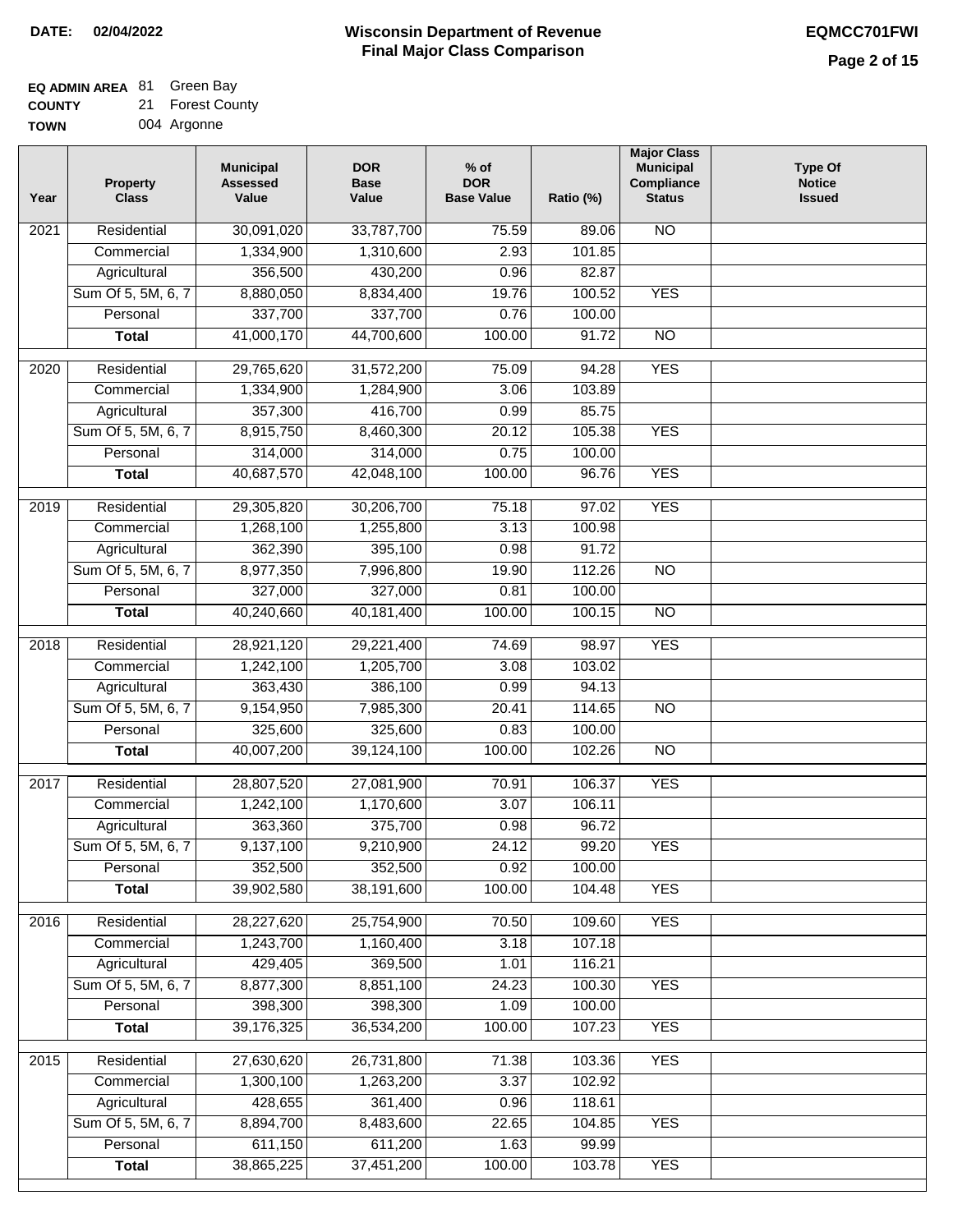#### **EQ ADMIN AREA Green Bay**

**COUNTY TOWN** 21 Forest County 006 Armstrong Creek

| Year | Property<br><b>Class</b> | <b>Municipal</b><br><b>Assessed</b><br>Value | <b>DOR</b><br><b>Base</b><br>Value | $%$ of<br><b>DOR</b><br><b>Base Value</b> | Ratio (%) | <b>Major Class</b><br><b>Municipal</b><br>Compliance<br><b>Status</b> | <b>Type Of</b><br><b>Notice</b><br><b>Issued</b> |
|------|--------------------------|----------------------------------------------|------------------------------------|-------------------------------------------|-----------|-----------------------------------------------------------------------|--------------------------------------------------|
| 2021 | Residential              | 28,504,900                                   | 30,251,600                         | 65.96                                     | 94.23     | <b>YES</b>                                                            |                                                  |
|      | Commercial               | 1,589,100                                    | 1,674,100                          | 3.65                                      | 94.92     |                                                                       |                                                  |
|      | Agricultural             | 451,550                                      | 480,200                            | 1.05                                      | 94.03     |                                                                       |                                                  |
|      | Sum Of 5, 5M, 6, 7       | 13,374,900                                   | 13,211,400                         | 28.81                                     | 101.24    | <b>YES</b>                                                            |                                                  |
|      | Personal                 | 232,000                                      | 246,800                            | 0.54                                      | 94.00     |                                                                       |                                                  |
|      | <b>Total</b>             | 44, 152, 450                                 | 45,864,100                         | 100.00                                    | 96.27     | <b>YES</b>                                                            |                                                  |
| 2020 | Residential              | 28,121,800                                   | 28,974,900                         | 65.17                                     | 97.06     | <b>YES</b>                                                            |                                                  |
|      | Commercial               | 1,589,100                                    | 1,657,500                          | 3.73                                      | 95.87     |                                                                       |                                                  |
|      | Agricultural             | 459,600                                      | 460,200                            | 1.04                                      | 99.87     |                                                                       |                                                  |
|      | Sum Of 5, 5M, 6, 7       | 13,308,700                                   | 13,046,900                         | 29.35                                     | 102.01    | <b>YES</b>                                                            |                                                  |
|      | Personal                 | 317,700                                      | 317,700                            | 0.71                                      | 100.00    |                                                                       |                                                  |
|      | <b>Total</b>             | 43,796,900                                   | 44,457,200                         | 100.00                                    | 98.51     | <b>YES</b>                                                            |                                                  |
| 2019 | Residential              | 27,593,700                                   | 28,429,200                         | 64.97                                     | 97.06     | <b>YES</b>                                                            |                                                  |
|      | Commercial               | 1,563,800                                    | 1,682,700                          | 3.85                                      | 92.93     |                                                                       |                                                  |
|      | Agricultural             | 439,200                                      | 438,500                            | 1.00                                      | 100.16    |                                                                       |                                                  |
|      | Sum Of 5, 5M, 6, 7       | 13,204,000                                   | 12,887,000                         | 29.45                                     | 102.46    | <b>YES</b>                                                            |                                                  |
|      | Personal                 | 319,100                                      | 319,100                            | 0.73                                      | 100.00    |                                                                       |                                                  |
|      | <b>Total</b>             | 43,119,800                                   | 43,756,500                         | 100.00                                    | 98.54     | <b>YES</b>                                                            |                                                  |
| 2018 | Residential              | 27,104,000                                   | 27,935,600                         | 65.41                                     | 97.02     | <b>YES</b>                                                            |                                                  |
|      | Commercial               | 1,564,900                                    | 1,682,700                          | 3.94                                      | 93.00     |                                                                       |                                                  |
|      | Agricultural             | 421,000                                      | 422,000                            | 0.99                                      | 99.76     |                                                                       |                                                  |
|      | Sum Of 5, 5M, 6, 7       | 13,803,400                                   | 12,374,400                         | 28.97                                     | 111.55    | $\overline{10}$                                                       |                                                  |
|      | Personal                 | 295,600                                      | 295,600                            | 0.69                                      | 100.00    |                                                                       |                                                  |
|      | <b>Total</b>             | 43,188,900                                   | 42,710,300                         | 100.00                                    | 101.12    | $\overline{10}$                                                       |                                                  |
| 2017 | Residential              | 26,806,800                                   | 26,316,000                         | 61.48                                     | 101.87    | <b>YES</b>                                                            |                                                  |
|      | Commercial               | 1,567,400                                    | 1,636,400                          | 3.82                                      | 95.78     |                                                                       |                                                  |
|      | Agricultural             | 420,700                                      | 414,500                            | 0.97                                      | 101.50    |                                                                       |                                                  |
|      | Sum Of 5, 5M, 6, 7       | 13,852,800                                   | 14,099,900                         | 32.94                                     | 98.25     | <b>YES</b>                                                            |                                                  |
|      | Personal                 | 342,000                                      | 335,300                            | 0.78                                      | 102.00    |                                                                       |                                                  |
|      | <b>Total</b>             | 42,989,700                                   | 42,802,100                         | 100.00                                    | 100.44    | <b>YES</b>                                                            |                                                  |
| 2016 | Residential              | 26,546,000                                   | 26,005,500                         | 61.51                                     | 102.08    | <b>YES</b>                                                            |                                                  |
|      | Commercial               | 1,567,400                                    | 1,620,200                          | 3.83                                      | 96.74     |                                                                       |                                                  |
|      | Agricultural             | 406,500                                      | 405,800                            | 0.96                                      | 100.17    |                                                                       |                                                  |
|      | Sum Of 5, 5M, 6, 7       | 13,763,400                                   | 13,908,200                         | 32.90                                     | 98.96     | <b>YES</b>                                                            |                                                  |
|      | Personal                 | 339,800                                      | 339,800                            | 0.80                                      | 100.00    |                                                                       |                                                  |
|      | <b>Total</b>             | 42,623,100                                   | 42,279,500                         | 100.00                                    | 100.81    | <b>YES</b>                                                            |                                                  |
| 2015 | Residential              | 26,175,500                                   | 26, 156, 700                       | 61.85                                     | 100.07    | <b>YES</b>                                                            |                                                  |
|      | Commercial               | 1,563,300                                    | 1,683,000                          | 3.98                                      | 92.89     |                                                                       |                                                  |
|      | Agricultural             | 409,900                                      | 398,400                            | 0.94                                      | 102.89    |                                                                       |                                                  |
|      | Sum Of 5, 5M, 6, 7       | 13,586,900                                   | 13,724,800                         | 32.45                                     | 99.00     | <b>YES</b>                                                            |                                                  |
|      | Personal                 | 336,200                                      | 326,300                            | 0.77                                      | 103.03    |                                                                       |                                                  |
|      | <b>Total</b>             | 42,071,800                                   | 42,289,200                         | 100.00                                    | 99.49     | <b>YES</b>                                                            |                                                  |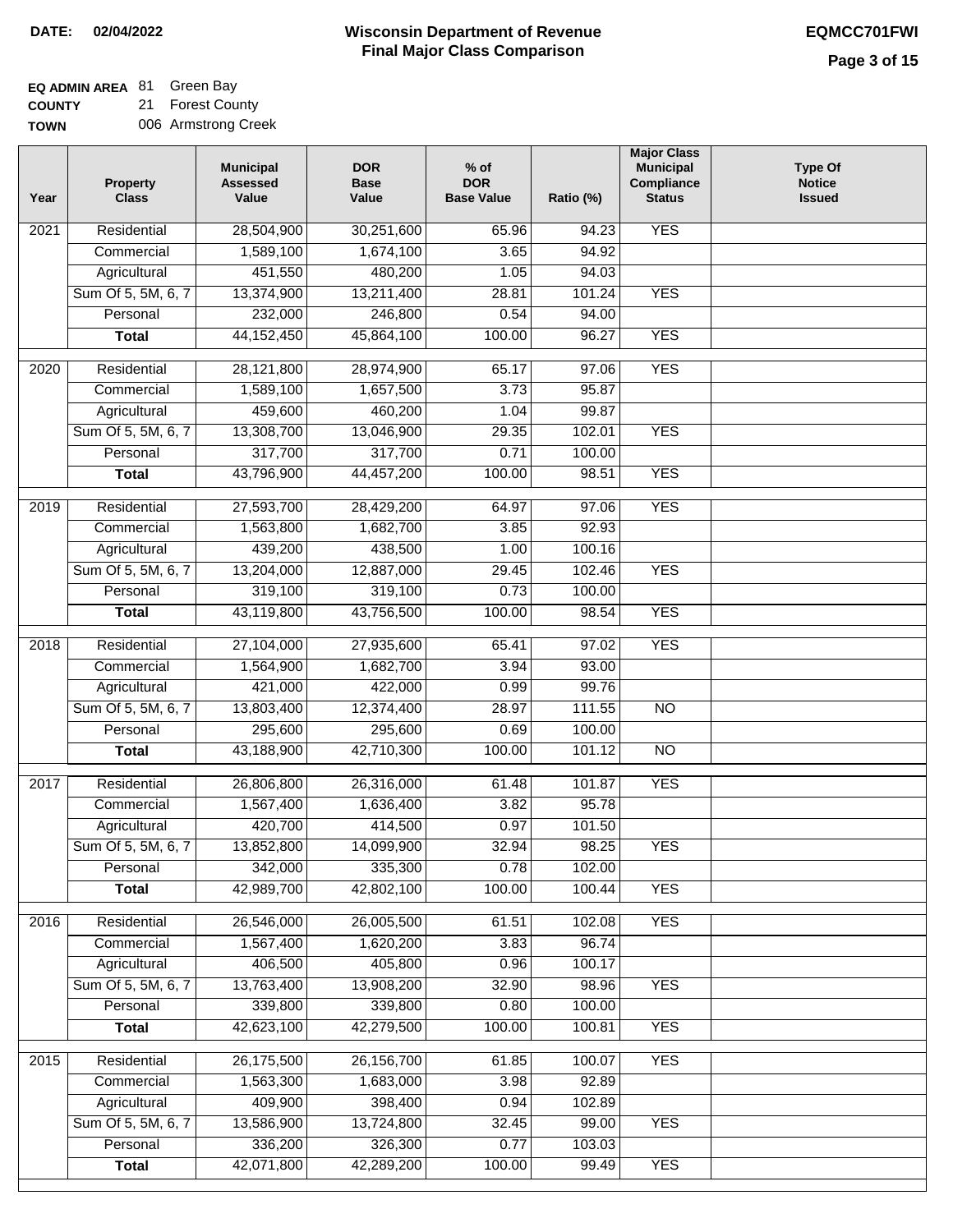## **EQ ADMIN AREA** 81 Green Bay

**COUNTY TOW** 21 Forest County

| NΝ | 008 Blackwell |
|----|---------------|
|    |               |

| Year              | <b>Property</b><br><b>Class</b> | <b>Municipal</b><br><b>Assessed</b><br>Value | <b>DOR</b><br><b>Base</b><br>Value | $%$ of<br><b>DOR</b><br><b>Base Value</b> | Ratio (%)       | <b>Major Class</b><br><b>Municipal</b><br>Compliance<br><b>Status</b> | <b>Type Of</b><br><b>Notice</b><br><b>Issued</b> |
|-------------------|---------------------------------|----------------------------------------------|------------------------------------|-------------------------------------------|-----------------|-----------------------------------------------------------------------|--------------------------------------------------|
| $\overline{202}1$ | Residential                     | 20,420,400                                   | 21,122,000                         | 84.70                                     | 96.68           | <b>YES</b>                                                            |                                                  |
|                   | Commercial                      | 617,300                                      | 609,100                            | 2.44                                      | 101.35          |                                                                       |                                                  |
|                   | Agricultural                    | 0                                            | 0                                  | 0.00                                      | 0.00            |                                                                       |                                                  |
|                   | Sum Of 5, 5M, 6, 7              | 2,999,700                                    | 3,023,800                          | 12.13                                     | 99.20           | <b>YES</b>                                                            |                                                  |
|                   | Personal                        | 183,100                                      | 183,100                            | 0.73                                      | 100.00          |                                                                       |                                                  |
|                   | <b>Total</b>                    | 24,220,500                                   | 24,938,000                         | 100.00                                    | 97.12           | <b>YES</b>                                                            |                                                  |
| $\overline{2020}$ | Residential                     | 19,825,000                                   | 19,929,500                         | 84.45                                     | 99.48           | <b>YES</b>                                                            |                                                  |
|                   | Commercial                      | 617,300                                      | 603,100                            | 2.56                                      | 102.35          |                                                                       |                                                  |
|                   | Agricultural                    | 0                                            | 0                                  | 0.00                                      | 0.00            |                                                                       |                                                  |
|                   | Sum Of 5, 5M, 6, 7              | 2,869,700                                    | 2,893,500                          | 12.26                                     | 99.18           | <b>YES</b>                                                            |                                                  |
|                   | Personal                        | 172,600                                      | 172,600                            | 0.73                                      | 100.00          |                                                                       |                                                  |
|                   | <b>Total</b>                    | 23,484,600                                   | 23,598,700                         | 100.00                                    | 99.52           | <b>YES</b>                                                            |                                                  |
| 2019              | Residential                     | 19,784,800                                   | 19,125,500                         | 84.68                                     | 103.45          | <b>YES</b>                                                            |                                                  |
|                   | Commercial                      | 617,300                                      | 621,800                            | 2.75                                      | 99.28           |                                                                       |                                                  |
|                   | Agricultural                    | 0                                            | 0                                  | 0.00                                      | 0.00            |                                                                       |                                                  |
|                   | Sum Of 5, 5M, 6, 7              | 2,869,700                                    | 2,663,200                          | 11.79                                     | 107.75          | <b>YES</b>                                                            |                                                  |
|                   | Personal                        | 176,140                                      | 176,100                            | 0.78                                      | 100.02          |                                                                       |                                                  |
|                   | <b>Total</b>                    | 23,447,940                                   | 22,586,600                         | 100.00                                    | 103.81          | <b>YES</b>                                                            |                                                  |
|                   |                                 |                                              |                                    |                                           |                 |                                                                       |                                                  |
| 2018              | Residential<br>Commercial       | 19,736,250                                   | 19,667,200<br>621,800              | 85.70<br>2.71                             | 100.35<br>99.28 | <b>YES</b>                                                            |                                                  |
|                   | Agricultural                    | 617,300<br>0                                 | 0                                  | 0.00                                      | 0.00            |                                                                       |                                                  |
|                   | Sum Of 5, 5M, 6, 7              | 2,869,700                                    | 2,479,400                          | 10.80                                     | 115.74          | $\overline{10}$                                                       |                                                  |
|                   | Personal                        | 180,130                                      | 180,100                            | 0.78                                      | 100.02          |                                                                       |                                                  |
|                   | <b>Total</b>                    | 23,403,380                                   | 22,948,500                         | 100.00                                    | 101.98          | <b>NO</b>                                                             |                                                  |
|                   |                                 |                                              |                                    |                                           |                 |                                                                       |                                                  |
| 2017              | Residential                     | 19,430,630                                   | 19,329,200                         | 81.97                                     | 100.52          | <b>YES</b>                                                            |                                                  |
|                   | Commercial                      | 617,300                                      | 621,800                            | 2.64                                      | 99.28           |                                                                       |                                                  |
|                   | Agricultural                    | 0                                            | 0                                  | 0.00                                      | 0.00            |                                                                       |                                                  |
|                   | Sum Of 5, 5M, 6, 7              | 3,257,050                                    | 3,456,700                          | 14.66                                     | 94.22           | <b>YES</b>                                                            |                                                  |
|                   | Personal                        | 173,970                                      | 174,000                            | 0.74                                      | 99.98           |                                                                       |                                                  |
|                   | <b>Total</b>                    | 23,478,950                                   | 23,581,700                         | 100.00                                    | 99.56           | <b>YES</b>                                                            |                                                  |
| 2016              | Residential                     | 22,019,500                                   | 19,159,800                         | 81.83                                     | 114.93          | N <sub>O</sub>                                                        |                                                  |
|                   | Commercial                      | 617,300                                      | 615,700                            | 2.63                                      | 100.26          |                                                                       |                                                  |
|                   | Agricultural                    | 0                                            | 0                                  | 0.00                                      | 0.00            |                                                                       |                                                  |
|                   | Sum Of 5, 5M, 6, 7              | 3,257,150                                    | 3,459,000                          | 14.77                                     | 94.16           | <b>YES</b>                                                            |                                                  |
|                   | Personal                        | 178,650                                      | 178,700                            | 0.76                                      | 99.97           |                                                                       |                                                  |
|                   | <b>Total</b>                    | 26,072,600                                   | 23,413,200                         | 100.00                                    | 111.36          | $\overline{NO}$                                                       |                                                  |
| 2015              | Residential                     | 21,901,440                                   | 20,239,900                         | 82.81                                     | 108.21          | <b>YES</b>                                                            |                                                  |
|                   | Commercial                      | 617,300                                      | 641,400                            | 2.62                                      | 96.24           |                                                                       |                                                  |
|                   | Agricultural                    | 0                                            | 0                                  | 0.00                                      | 0.00            |                                                                       |                                                  |
|                   | Sum Of 5, 5M, 6, 7              | 3,217,150                                    | 3,395,000                          | 13.89                                     | 94.76           | <b>YES</b>                                                            |                                                  |
|                   | Personal                        | 166,500                                      | 166,500                            | 0.68                                      | 100.00          |                                                                       |                                                  |
|                   | <b>Total</b>                    | 25,902,390                                   | 24,442,800                         | 100.00                                    | 105.97          | <b>YES</b>                                                            |                                                  |
|                   |                                 |                                              |                                    |                                           |                 |                                                                       |                                                  |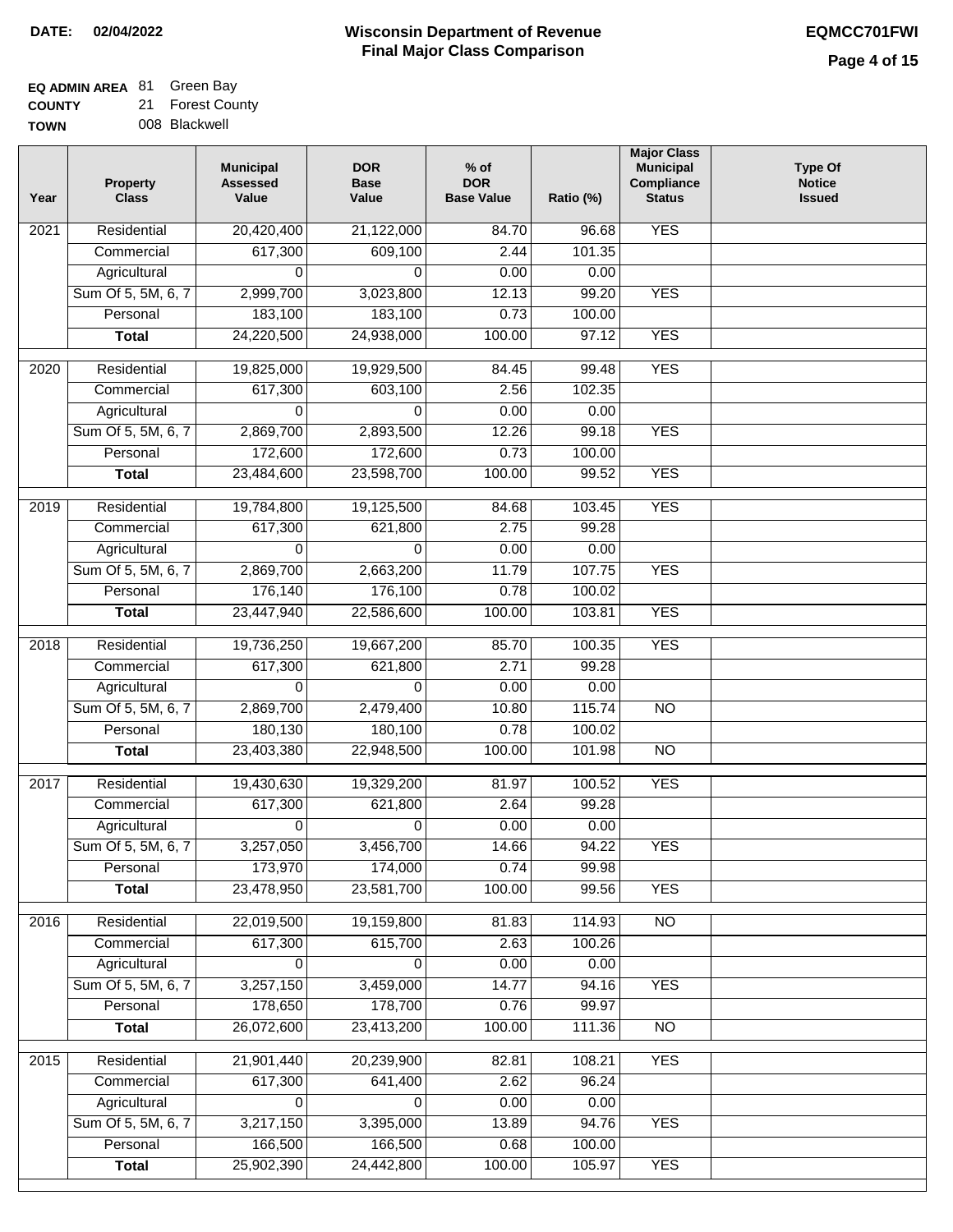## **EQ ADMIN AREA** 81 Green Bay

**COUNTY** 21 Forest County

**TOWN** 010 Caswell

| Year              | <b>Property</b><br><b>Class</b> | <b>Municipal</b><br><b>Assessed</b><br>Value | <b>DOR</b><br><b>Base</b><br>Value | $%$ of<br><b>DOR</b><br><b>Base Value</b> | Ratio (%) | <b>Major Class</b><br><b>Municipal</b><br>Compliance<br><b>Status</b> | <b>Type Of</b><br><b>Notice</b><br><b>Issued</b> |
|-------------------|---------------------------------|----------------------------------------------|------------------------------------|-------------------------------------------|-----------|-----------------------------------------------------------------------|--------------------------------------------------|
| $\overline{202}1$ | Residential                     | 7,994,800                                    | 8,717,000                          | 74.91                                     | 91.72     | <b>YES</b>                                                            |                                                  |
|                   | Commercial                      | 551,700                                      | 554,700                            | 4.77                                      | 99.46     |                                                                       |                                                  |
|                   | Agricultural                    | 33,550                                       | 34,600                             | 0.30                                      | 96.97     |                                                                       |                                                  |
|                   | Sum Of 5, 5M, 6, 7              | 2,205,900                                    | 2,149,500                          | 18.47                                     | 102.62    | <b>YES</b>                                                            |                                                  |
|                   | Personal                        | 176,100                                      | 181,600                            | 1.56                                      | 96.97     |                                                                       |                                                  |
|                   | <b>Total</b>                    | 10,962,050                                   | 11,637,400                         | 100.00                                    | 94.20     | <b>YES</b>                                                            |                                                  |
| $\overline{2020}$ | Residential                     | 7,902,200                                    | 8,371,200                          | 73.51                                     | 94.40     | <b>YES</b>                                                            |                                                  |
|                   | Commercial                      | 610,700                                      | 607,000                            | 5.33                                      | 100.61    |                                                                       |                                                  |
|                   | Agricultural                    | 33,300                                       | 33,300                             | 0.29                                      | 100.00    |                                                                       |                                                  |
|                   | Sum Of 5, 5M, 6, 7              | 2,196,900                                    | 2,195,300                          | 19.28                                     | 100.07    | <b>YES</b>                                                            |                                                  |
|                   | Personal                        | 181,650                                      | 181,700                            | 1.60                                      | 99.97     |                                                                       |                                                  |
|                   | <b>Total</b>                    | 10,924,750                                   | 11,388,500                         | 100.00                                    | 95.93     | <b>YES</b>                                                            |                                                  |
| 2019              | Residential                     | 7,882,100                                    | 8,417,400                          | 73.75                                     | 93.64     | <b>YES</b>                                                            |                                                  |
|                   | Commercial                      | 621,000                                      | 636,600                            | 5.58                                      | 97.55     |                                                                       |                                                  |
|                   | Agricultural                    | 32,800                                       | 32,200                             | 0.28                                      | 101.86    |                                                                       |                                                  |
|                   | Sum Of 5, 5M, 6, 7              | 2,211,700                                    | 2,145,600                          | 18.80                                     | 103.08    | <b>YES</b>                                                            |                                                  |
|                   | Personal                        | 185,600                                      | 182,000                            | 1.59                                      | 101.98    |                                                                       |                                                  |
|                   | <b>Total</b>                    | 10,933,200                                   | 11,413,800                         | 100.00                                    | 95.79     | <b>YES</b>                                                            |                                                  |
| 2018              | Residential                     | 7,941,100                                    | 8,498,500                          | 75.40                                     | 93.44     | <b>YES</b>                                                            |                                                  |
|                   | Commercial                      | 628,900                                      | 605,600                            | 5.37                                      | 103.85    |                                                                       |                                                  |
|                   | Agricultural                    | 31,200                                       | 31,200                             | 0.28                                      | 100.00    |                                                                       |                                                  |
|                   | Sum Of 5, 5M, 6, 7              | 2,307,500                                    | 1,949,000                          | 17.29                                     | 118.39    | $\overline{10}$                                                       |                                                  |
|                   | Personal                        | 186,750                                      | 186,800                            | 1.66                                      | 99.97     |                                                                       |                                                  |
|                   | <b>Total</b>                    | 11,095,450                                   | 11,271,100                         | 100.00                                    | 98.44     | <b>NO</b>                                                             |                                                  |
| 2017              | Residential                     | 7,925,000                                    | 7,906,500                          | 72.23                                     | 100.23    | <b>YES</b>                                                            |                                                  |
|                   | Commercial                      | 635,000                                      | 588,000                            | 5.37                                      | 107.99    |                                                                       |                                                  |
|                   | Agricultural                    | 31,000                                       | 30,500                             | 0.28                                      | 101.64    |                                                                       |                                                  |
|                   | Sum Of 5, 5M, 6, 7              | 2,332,700                                    | 2,305,800                          | 21.07                                     | 101.17    | <b>YES</b>                                                            |                                                  |
|                   | Personal                        | 117,600                                      | 115,300                            | 1.05                                      | 101.99    |                                                                       |                                                  |
|                   | <b>Total</b>                    | 11,041,300                                   | 10,946,100                         | 100.00                                    | 100.87    | <b>YES</b>                                                            |                                                  |
| 2016              | Residential                     | 7,925,700                                    | 7,908,400                          | 72.32                                     | 100.22    | <b>YES</b>                                                            |                                                  |
|                   | Commercial                      | 633,300                                      | 580,500                            | 5.31                                      | 109.10    |                                                                       |                                                  |
|                   | Agricultural                    | 28,400                                       | 28,300                             | 0.26                                      | 100.35    |                                                                       |                                                  |
|                   | Sum Of 5, 5M, 6, 7              | 2,336,100                                    | 2,298,800                          | 21.02                                     | 101.62    | <b>YES</b>                                                            |                                                  |
|                   | Personal                        | 119,800                                      | 119,800                            | 1.10                                      | 100.00    |                                                                       |                                                  |
|                   | <b>Total</b>                    | 11,043,300                                   | 10,935,800                         | 100.00                                    | 100.98    | <b>YES</b>                                                            |                                                  |
| 2015              | Residential                     | 7,849,900                                    | 8,067,700                          | 70.98                                     | 97.30     | <b>YES</b>                                                            |                                                  |
|                   | Commercial                      | 629,300                                      | 595,700                            | 5.24                                      | 105.64    | <b>YES</b>                                                            |                                                  |
|                   | Agricultural                    | 28,000                                       | 27,900                             | 0.25                                      | 100.36    |                                                                       |                                                  |
|                   | Sum Of 5, 5M, 6, 7              | 2,611,400                                    | 2,554,800                          | 22.48                                     | 102.22    | <b>YES</b>                                                            |                                                  |
|                   | Personal                        | 120,000                                      | 120,000                            | 1.06                                      | 100.00    |                                                                       |                                                  |
|                   | <b>Total</b>                    | 11,238,600                                   | 11,366,100                         | 100.00                                    | 98.88     | <b>YES</b>                                                            |                                                  |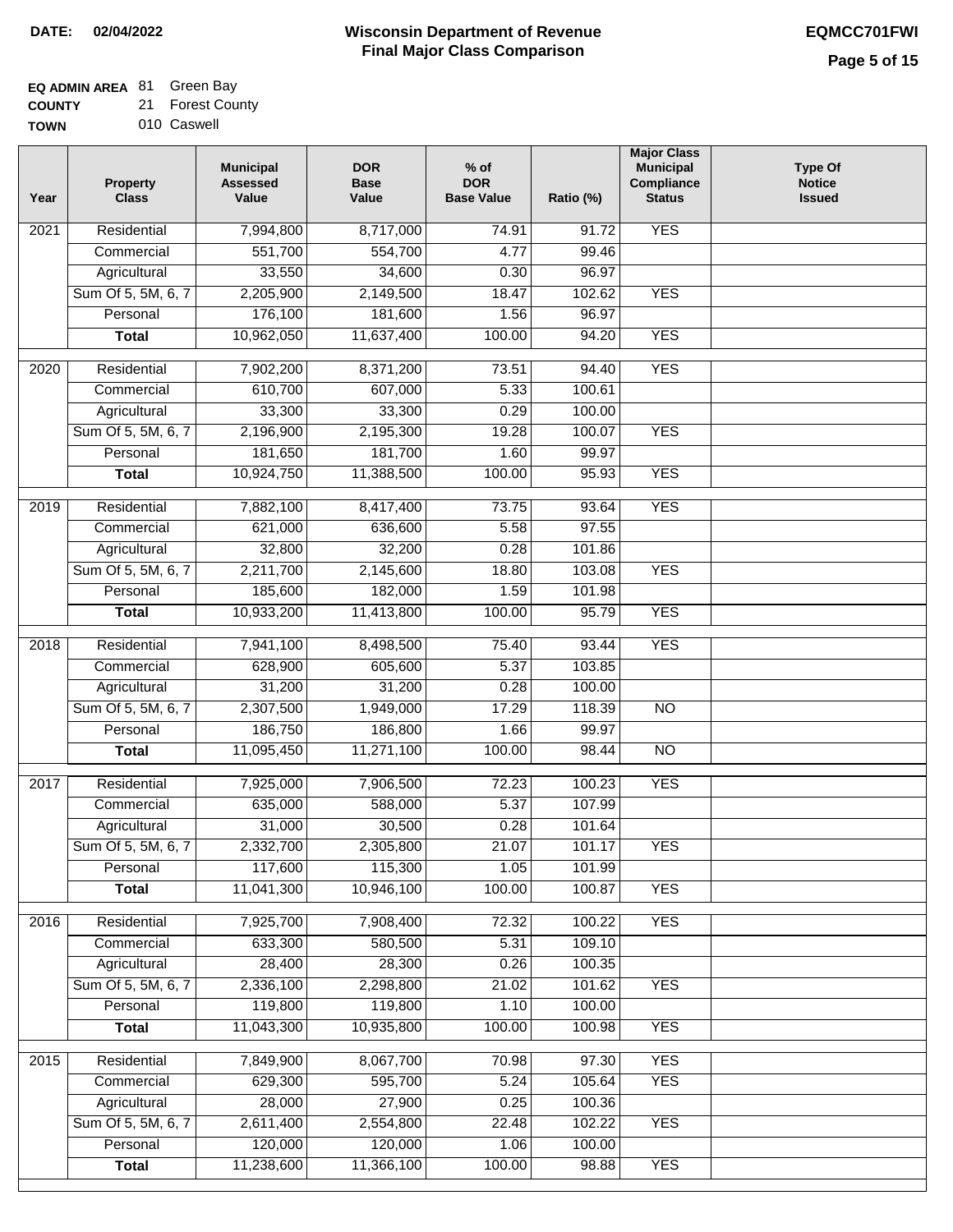## **EQ ADMIN AREA** 81 Green Bay

**COUNTY** 21 Forest County

**TOWN** 012 Crandon

| Year              | <b>Property</b><br><b>Class</b> | <b>Municipal</b><br><b>Assessed</b><br>Value | <b>DOR</b><br><b>Base</b><br>Value | % of<br><b>DOR</b><br><b>Base Value</b> | Ratio (%) | <b>Major Class</b><br><b>Municipal</b><br>Compliance<br><b>Status</b> | <b>Type Of</b><br><b>Notice</b><br><b>Issued</b> |
|-------------------|---------------------------------|----------------------------------------------|------------------------------------|-----------------------------------------|-----------|-----------------------------------------------------------------------|--------------------------------------------------|
| $\overline{202}1$ | Residential                     | 45,961,600                                   | 49,734,200                         | 76.78                                   | 92.41     | <b>YES</b>                                                            |                                                  |
|                   | Commercial                      | 2,653,900                                    | 2,614,400                          | 4.04                                    | 101.51    |                                                                       |                                                  |
|                   | Agricultural                    | 178,000                                      | 184,900                            | 0.29                                    | 96.27     |                                                                       |                                                  |
|                   | Sum Of 5, 5M, 6, 7              | 11,689,700                                   | 11,846,100                         | 18.29                                   | 98.68     | <b>YES</b>                                                            |                                                  |
|                   | Personal                        | 379,200                                      | 395,000                            | 0.61                                    | 96.00     |                                                                       |                                                  |
|                   | <b>Total</b>                    | 60,862,400                                   | 64,774,600                         | 100.00                                  | 93.96     | <b>YES</b>                                                            |                                                  |
| $\overline{2020}$ | Residential                     | 45,564,300                                   | 47,885,100                         | 76.42                                   | 95.15     | <b>YES</b>                                                            |                                                  |
|                   | Commercial                      | 2,402,600                                    | 2,337,500                          | 3.73                                    | 102.79    |                                                                       |                                                  |
|                   | Agricultural                    | 179,800                                      | 178,800                            | 0.29                                    | 100.56    |                                                                       |                                                  |
|                   | Sum Of 5, 5M, 6, 7              | 11,721,000                                   | 11,815,500                         | 18.86                                   | 99.20     | <b>YES</b>                                                            |                                                  |
|                   | Personal                        | 445,500                                      | 445,600                            | 0.71                                    | 99.98     |                                                                       |                                                  |
|                   | <b>Total</b>                    | 60,313,200                                   | 62,662,500                         | 100.00                                  | 96.25     | <b>YES</b>                                                            |                                                  |
| 2019              | Residential                     | 45,041,500                                   | 45,518,600                         | 75.93                                   | 98.95     | <b>YES</b>                                                            |                                                  |
|                   | Commercial                      | 2,332,100                                    | 2,338,000                          | 3.90                                    | 99.75     |                                                                       |                                                  |
|                   | Agricultural                    | 173,200                                      | 173,400                            | 0.29                                    | 99.88     |                                                                       |                                                  |
|                   | Sum Of 5, 5M, 6, 7              | 11,544,600                                   | 11,369,000                         | 18.97                                   | 101.54    | <b>YES</b>                                                            |                                                  |
|                   | Personal                        | 546,000                                      | 546,000                            | 0.91                                    | 100.00    |                                                                       |                                                  |
|                   | <b>Total</b>                    | 59,637,400                                   | 59,945,000                         | 100.00                                  | 99.49     | <b>YES</b>                                                            |                                                  |
|                   |                                 |                                              |                                    |                                         |           |                                                                       |                                                  |
| 2018              | Residential                     | 44,640,200                                   | 43,377,100                         | 76.64                                   | 102.91    | <b>YES</b>                                                            |                                                  |
|                   | Commercial                      | 2,125,300                                    | 2,048,900                          | 3.62                                    | 103.73    |                                                                       |                                                  |
|                   | Agricultural                    | 168,100                                      | 168,300                            | 0.30                                    | 99.88     |                                                                       |                                                  |
|                   | Sum Of 5, 5M, 6, 7              | 11,698,800                                   | 10,462,200                         | 18.49                                   | 111.82    | $\overline{3}$                                                        |                                                  |
|                   | Personal                        | 538,500                                      | 538,500                            | 0.95                                    | 100.00    |                                                                       |                                                  |
|                   | <b>Total</b>                    | 59,170,900                                   | 56,595,000                         | 100.00                                  | 104.55    | $\overline{10}$                                                       | 1st Notice of Non-Compliance                     |
| $\overline{2017}$ | Residential                     | 44,333,300                                   | 39,629,800                         | 73.87                                   | 111.87    | $\overline{NO}$                                                       |                                                  |
|                   | Commercial                      | 2,007,300                                    | 1,867,200                          | 3.48                                    | 107.50    |                                                                       |                                                  |
|                   | Agricultural                    | 175,600                                      | 168,500                            | 0.31                                    | 104.21    |                                                                       |                                                  |
|                   | Sum Of 5, 5M, 6, 7              | 11,563,900                                   | 11,479,700                         | 21.40                                   | 100.73    | <b>YES</b>                                                            |                                                  |
|                   | Personal                        | 519,600                                      | 499,700                            | 0.93                                    | 103.98    |                                                                       |                                                  |
|                   | <b>Total</b>                    | 58,599,700                                   | 53,644,900                         | 100.00                                  | 109.24    | <b>NO</b>                                                             |                                                  |
| 2016              | Residential                     | 43,898,700                                   | 38,412,900                         | 73.48                                   | 114.28    | N <sub>O</sub>                                                        |                                                  |
|                   | Commercial                      | 2,010,200                                    | 1,848,700                          | 3.54                                    | 108.74    |                                                                       |                                                  |
|                   | Agricultural                    | 176,900                                      | 166,600                            | 0.32                                    | 106.18    |                                                                       |                                                  |
|                   | Sum Of 5, 5M, 6, 7              | 11,641,400                                   | 11,421,800                         | 21.85                                   | 101.92    | <b>YES</b>                                                            |                                                  |
|                   | Personal                        | 448,950                                      | 423,600                            | 0.81                                    | 105.98    |                                                                       |                                                  |
|                   | <b>Total</b>                    | 58,176,150                                   | 52,273,600                         | 100.00                                  | 111.29    | $\overline{NO}$                                                       |                                                  |
| 2015              | Residential                     | 43,622,100                                   | 38,514,400                         | 72.48                                   | 113.26    | N <sub>O</sub>                                                        |                                                  |
|                   | Commercial                      | 2,035,800                                    | 1,925,700                          | 3.62                                    | 105.72    |                                                                       |                                                  |
|                   | Agricultural                    | 170,900                                      | 165,000                            | 0.31                                    | 103.58    |                                                                       |                                                  |
|                   | Sum Of 5, 5M, 6, 7              | 11,984,800                                   | 12,115,500                         | 22.80                                   | 98.92     | <b>YES</b>                                                            |                                                  |
|                   | Personal                        | 435,850                                      | 419,100                            | 0.79                                    | 104.00    |                                                                       |                                                  |
|                   | <b>Total</b>                    | 58,249,450                                   | 53,139,700                         | 100.00                                  | 109.62    | N <sub>O</sub>                                                        |                                                  |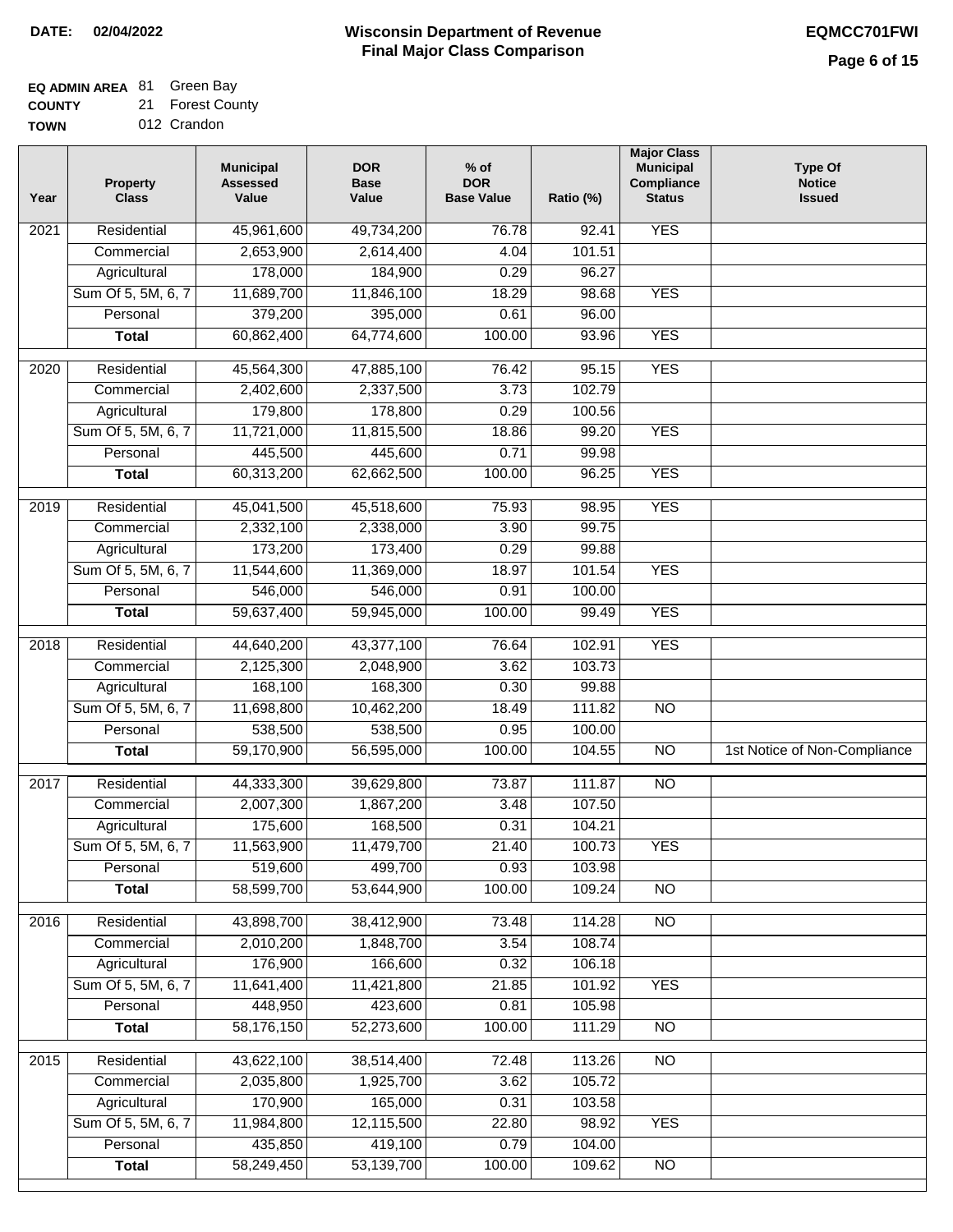## **EQ ADMIN AREA** 81 Green Bay

**COUNTY TOWN** 21 Forest County

014 Freedom

| Year              | <b>Property</b><br><b>Class</b> | <b>Municipal</b><br><b>Assessed</b><br>Value | <b>DOR</b><br><b>Base</b><br>Value | $%$ of<br><b>DOR</b><br><b>Base Value</b> | Ratio (%) | <b>Major Class</b><br><b>Municipal</b><br>Compliance<br><b>Status</b> | <b>Type Of</b><br><b>Notice</b><br><b>Issued</b> |
|-------------------|---------------------------------|----------------------------------------------|------------------------------------|-------------------------------------------|-----------|-----------------------------------------------------------------------|--------------------------------------------------|
| $\overline{202}1$ | Residential                     | 79,528,100                                   | 74,711,000                         | 88.61                                     | 106.45    | <b>YES</b>                                                            |                                                  |
|                   | Commercial                      | 1,716,400                                    | 1,433,700                          | 1.70                                      | 119.72    |                                                                       |                                                  |
|                   | Agricultural                    | 421,200                                      | 420,900                            | 0.50                                      | 100.07    |                                                                       |                                                  |
|                   | Sum Of 5, 5M, 6, 7              | 8,220,000                                    | 7,678,200                          | 9.11                                      | 107.06    |                                                                       |                                                  |
|                   | Personal                        | 71,300                                       | 67,300                             | 0.08                                      | 105.94    |                                                                       |                                                  |
|                   | <b>Total</b>                    | 89,957,000                                   | 84,311,100                         | 100.00                                    | 106.70    | <b>YES</b>                                                            |                                                  |
| $\overline{2020}$ | Residential                     | 63,916,500                                   | 76,118,900                         | 88.98                                     | 83.97     | $\overline{10}$                                                       |                                                  |
|                   | Commercial                      | 1,580,800                                    | 1,387,000                          | 1.62                                      | 113.97    |                                                                       |                                                  |
|                   | Agricultural                    | 371,900                                      | 431,800                            | 0.50                                      | 86.13     |                                                                       |                                                  |
|                   | Sum Of 5, 5M, 6, 7              | 7,279,900                                    | 7,527,100                          | 8.80                                      | 96.72     |                                                                       |                                                  |
|                   | Personal                        | 69,900                                       | 81,200                             | 0.09                                      | 86.08     |                                                                       |                                                  |
|                   | <b>Total</b>                    | 73,219,000                                   | 85,546,000                         | 100.00                                    | 85.59     | $\overline{NO}$                                                       |                                                  |
|                   |                                 |                                              |                                    |                                           |           |                                                                       |                                                  |
| 2019              | Residential                     | 63,698,700                                   | 72,954,200                         | 88.49                                     | 87.31     | $\overline{NO}$                                                       |                                                  |
|                   | Commercial                      | 1,608,100                                    | 1,459,100                          | 1.77                                      | 110.21    |                                                                       |                                                  |
|                   | Agricultural                    | 367,700                                      | 416,000                            | 0.50                                      | 88.39     |                                                                       |                                                  |
|                   | Sum Of 5, 5M, 6, 7              | 7,289,100                                    | 7,505,900                          | 9.10                                      | 97.11     |                                                                       |                                                  |
|                   | Personal                        | 97,200                                       | 110,400                            | 0.13                                      | 88.04     |                                                                       |                                                  |
|                   | <b>Total</b>                    | 73,060,800                                   | 82,445,600                         | 100.00                                    | 88.62     | $\overline{NO}$                                                       |                                                  |
| 2018              | Residential                     | 63,585,500                                   | 71,166,100                         | 89.34                                     | 89.35     | N <sub>O</sub>                                                        |                                                  |
|                   | Commercial                      | 1,608,100                                    | 1,430,500                          | 1.80                                      | 112.42    |                                                                       |                                                  |
|                   | Agricultural                    | 362,000                                      | 404,000                            | 0.51                                      | 89.60     |                                                                       |                                                  |
|                   | Sum Of 5, 5M, 6, 7              | 7,032,700                                    | 6,557,500                          | 8.23                                      | 107.25    |                                                                       |                                                  |
|                   | Personal                        | 85,500                                       | 96,000                             | 0.12                                      | 89.06     |                                                                       |                                                  |
|                   | <b>Total</b>                    | 72,673,800                                   | 79,654,100                         | 100.00                                    | 91.24     | <b>NO</b>                                                             |                                                  |
| $\overline{2017}$ | Residential                     | 62,933,300                                   | 67,079,100                         | 88.41                                     | 93.82     | <b>YES</b>                                                            |                                                  |
|                   | Commercial                      | 1,608,100                                    | 1,388,800                          | 1.83                                      | 115.79    |                                                                       |                                                  |
|                   | Agricultural                    | 376,600                                      | 395,500                            | 0.52                                      | 95.22     |                                                                       |                                                  |
|                   | Sum Of 5, 5M, 6, 7              | 6,899,800                                    | 6,898,800                          | 9.09                                      | 100.01    |                                                                       |                                                  |
|                   | Personal                        | 101,700                                      | 107,100                            | 0.14                                      | 94.96     |                                                                       |                                                  |
|                   | <b>Total</b>                    | 71,919,500                                   | 75,869,300                         | 100.00                                    | 94.79     | <b>YES</b>                                                            |                                                  |
| 2016              | Residential                     | 62,707,400                                   | 66,819,100                         | 88.51                                     | 93.85     | <b>YES</b>                                                            |                                                  |
|                   | Commercial                      | 1,608,100                                    | 1,375,000                          | 1.82                                      | 116.95    |                                                                       |                                                  |
|                   | Agricultural                    | 367,300                                      | 389,300                            | 0.52                                      | 94.35     |                                                                       |                                                  |
|                   | Sum Of 5, 5M, 6, 7              | 6,895,300                                    | 6,810,100                          | 9.02                                      | 101.25    |                                                                       |                                                  |
|                   | Personal                        | 95,500                                       | 101,600                            | 0.13                                      | 94.00     |                                                                       |                                                  |
|                   | <b>Total</b>                    | 71,673,600                                   | 75,495,100                         | 100.00                                    | 94.94     | <b>YES</b>                                                            |                                                  |
| 2015              | Residential                     | 62,081,100                                   | 64,794,000                         | 87.72                                     | 95.81     | <b>YES</b>                                                            |                                                  |
|                   | Commercial                      | 1,608,100                                    | 1,432,300                          | 1.94                                      | 112.27    |                                                                       |                                                  |
|                   | Agricultural                    | 370,500                                      | 384,500                            | 0.52                                      | 96.36     |                                                                       |                                                  |
|                   | Sum Of 5, 5M, 6, 7              | 6,904,400                                    | 7,156,800                          | 9.69                                      | 96.47     | <b>YES</b>                                                            |                                                  |
|                   | Personal                        | 90,200                                       | 94,000                             | 0.13                                      | 95.96     |                                                                       |                                                  |
|                   | <b>Total</b>                    | 71,054,300                                   | 73,861,600                         | 100.00                                    | 96.20     | <b>YES</b>                                                            |                                                  |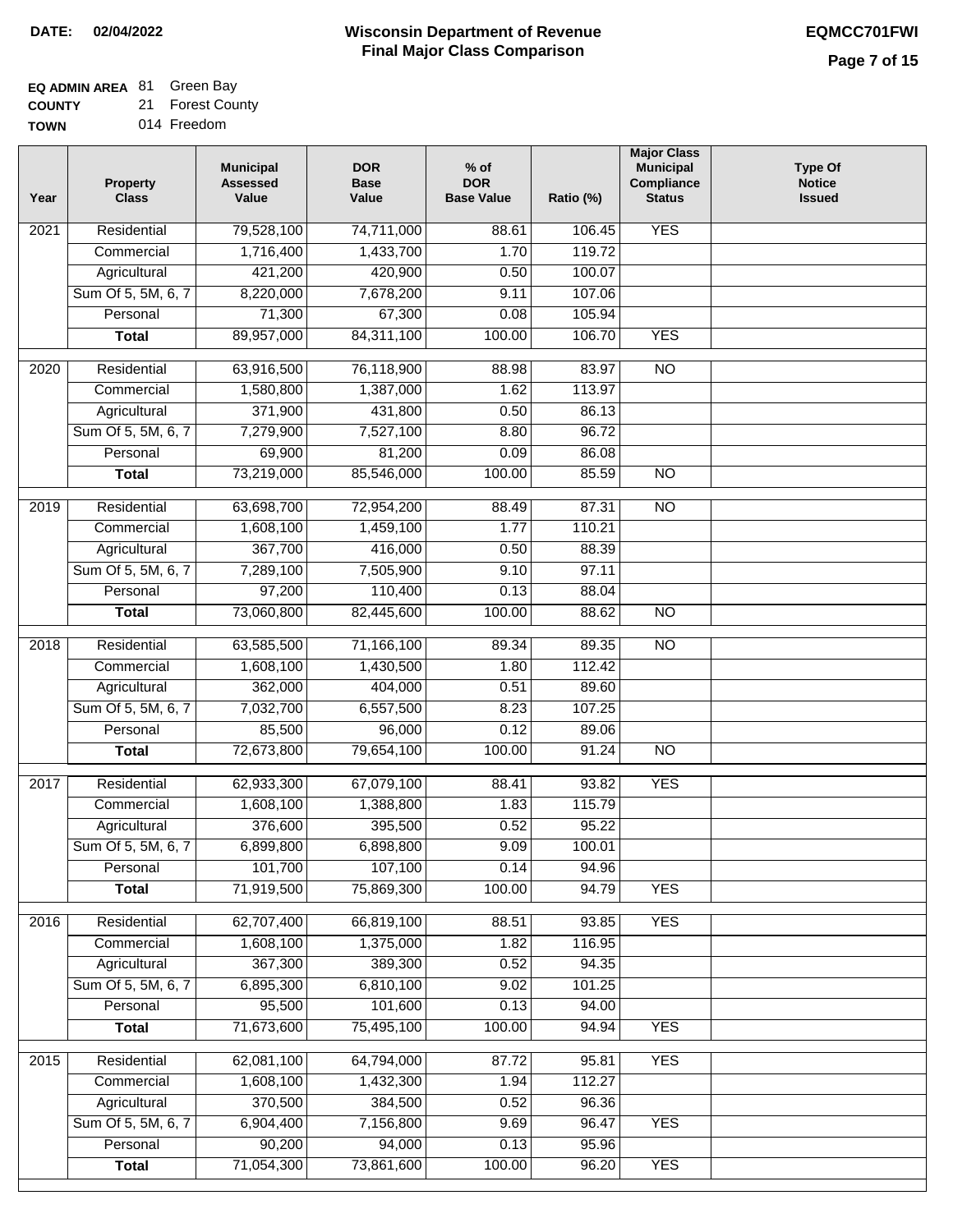#### **EQ ADMIN AREA** 81 Green Bay

| <b>COUNTY</b> | 21 Forest County |
|---------------|------------------|
| TOWN          | 016 Hiles        |

| Year              | <b>Property</b><br><b>Class</b> | <b>Municipal</b><br><b>Assessed</b><br>Value | <b>DOR</b><br><b>Base</b><br>Value | $%$ of<br><b>DOR</b><br><b>Base Value</b> | Ratio (%)        | <b>Major Class</b><br><b>Municipal</b><br>Compliance<br><b>Status</b> | <b>Type Of</b><br><b>Notice</b><br><b>Issued</b> |
|-------------------|---------------------------------|----------------------------------------------|------------------------------------|-------------------------------------------|------------------|-----------------------------------------------------------------------|--------------------------------------------------|
| 2021              | Residential                     | 130,919,100                                  | 147,376,800                        | 94.52                                     | 88.83            | $\overline{NO}$                                                       |                                                  |
|                   | Commercial                      | 2,150,200                                    | 2,159,200                          | 1.38                                      | 99.58            |                                                                       |                                                  |
|                   | Agricultural                    | 88,300                                       | 100,400                            | 0.06                                      | 87.95            |                                                                       |                                                  |
|                   | Sum Of 5, 5M, 6, 7              | 6,310,700                                    | 6,008,000                          | 3.85                                      | 105.04           |                                                                       |                                                  |
|                   | Personal                        | 256,800                                      | 270,300                            | 0.17                                      | 95.01            |                                                                       |                                                  |
|                   | <b>Total</b>                    | 139,725,100                                  | 155,914,700                        | 100.00                                    | 89.62            | $\overline{NO}$                                                       |                                                  |
|                   |                                 |                                              |                                    |                                           |                  |                                                                       |                                                  |
| $\overline{2020}$ | Residential                     | 129,635,000                                  | 135,318,900                        | 94.12                                     | 95.80            | <b>YES</b>                                                            |                                                  |
|                   | Commercial                      | 2,150,200                                    | 2,116,900                          | 1.47                                      | 101.57           |                                                                       |                                                  |
|                   | Agricultural                    | 88,300                                       | 96,600                             | 0.07                                      | 91.41            |                                                                       |                                                  |
|                   | Sum Of 5, 5M, 6, 7              | 6,374,900                                    | 6,057,700                          | 4.21                                      | 105.24           |                                                                       |                                                  |
|                   | Personal                        | 177,600                                      | 177,600                            | 0.12                                      | 100.00           |                                                                       |                                                  |
|                   | <b>Total</b>                    | 138,426,000                                  | 143,767,700                        | 100.00                                    | 96.28            | <b>YES</b>                                                            |                                                  |
| 2019              | Residential                     | 128,583,900                                  | 129,133,900                        | 94.27                                     | 99.57            | <b>YES</b>                                                            |                                                  |
|                   | Commercial                      | 2,150,200                                    | 2,182,400                          | 1.59                                      | 98.52            |                                                                       |                                                  |
|                   | Agricultural                    | 88,300                                       | 92,600                             | 0.07                                      | 95.36            |                                                                       |                                                  |
|                   | Sum Of 5, 5M, 6, 7              | 6,370,600                                    | 5,356,700                          | 3.91                                      | 118.93           |                                                                       |                                                  |
|                   | Personal                        | 209,400                                      | 220,400                            | 0.16                                      | 95.01            |                                                                       |                                                  |
|                   | <b>Total</b>                    | 137,402,400                                  | 136,986,000                        | 100.00                                    | 100.30           | <b>YES</b>                                                            |                                                  |
| 2018              | Residential                     | 128,114,400                                  | 135,246,100                        | 94.56                                     | 94.73            | <b>YES</b>                                                            |                                                  |
|                   | Commercial                      | 2,150,200                                    | 2,182,400                          | 1.53                                      | 98.52            |                                                                       |                                                  |
|                   | Agricultural                    | 88,300                                       | 89,800                             | 0.06                                      | 98.33            |                                                                       |                                                  |
|                   | Sum Of 5, 5M, 6, 7              | 6,371,300                                    | 5,302,500                          | 3.71                                      | 120.16           |                                                                       |                                                  |
|                   | Personal                        | 206,200                                      | 206,200                            | 0.14                                      | 100.00           |                                                                       |                                                  |
|                   | <b>Total</b>                    | 136,930,400                                  | 143,027,000                        | 100.00                                    | 95.74            | <b>YES</b>                                                            |                                                  |
|                   |                                 |                                              |                                    |                                           |                  |                                                                       |                                                  |
| 2017              | Residential                     | 127,580,800                                  | 127, 122, 200                      | 93.47                                     | 100.36           | <b>YES</b>                                                            |                                                  |
|                   | Commercial                      | 2,150,200                                    | 2,118,800                          | 1.56                                      | 101.48           |                                                                       |                                                  |
|                   | Agricultural                    | 88,300                                       | 87,900<br>6,440,900                | 0.06                                      | 100.46<br>100.65 |                                                                       |                                                  |
|                   | Sum Of 5, 5M, 6, 7<br>Personal  | 6,482,900<br>234,000                         |                                    | 4.74                                      | 100.00           |                                                                       |                                                  |
|                   | <b>Total</b>                    | 136,536,200                                  | 234,000<br>136,003,800             | 0.17<br>100.00                            | 100.39           | <b>YES</b>                                                            |                                                  |
|                   |                                 |                                              |                                    |                                           |                  |                                                                       |                                                  |
| 2016              | Residential                     | 129,055,300                                  | 122,560,900                        | 93.15                                     | 105.30           | <b>YES</b>                                                            |                                                  |
|                   | Commercial                      | 2,025,000                                    | 1,963,000                          | 1.49                                      | 103.16           |                                                                       |                                                  |
|                   | Agricultural                    | 84,700                                       | 85,500                             | 0.06                                      | 99.06            |                                                                       |                                                  |
|                   | Sum Of 5, 5M, 6, 7              | 7,165,200                                    | 6,672,600                          | 5.07                                      | 107.38           |                                                                       |                                                  |
|                   | Personal                        | 288,700                                      | 288,700                            | 0.22                                      | 100.00           |                                                                       |                                                  |
|                   | <b>Total</b>                    | 138,618,900                                  | 131,570,700                        | 100.00                                    | 105.36           | <b>YES</b>                                                            |                                                  |
| 2015              | Residential                     | 128,386,900                                  | 129,616,300                        | 93.40                                     | 99.05            | <b>YES</b>                                                            |                                                  |
|                   | Commercial                      | 2,030,800                                    | 2,050,200                          | 1.48                                      | 99.05            |                                                                       |                                                  |
|                   | Agricultural                    | 84,700                                       | 84,500                             | 0.06                                      | 100.24           |                                                                       |                                                  |
|                   | Sum Of 5, 5M, 6, 7              | 7,193,000                                    | 6,698,100                          | 4.83                                      | 107.39           |                                                                       |                                                  |
|                   | Personal                        | 321,700                                      | 321,700                            | 0.23                                      | 100.00           |                                                                       |                                                  |
|                   | <b>Total</b>                    | 138,017,100                                  | 138,770,800                        | 100.00                                    | 99.46            | <b>YES</b>                                                            |                                                  |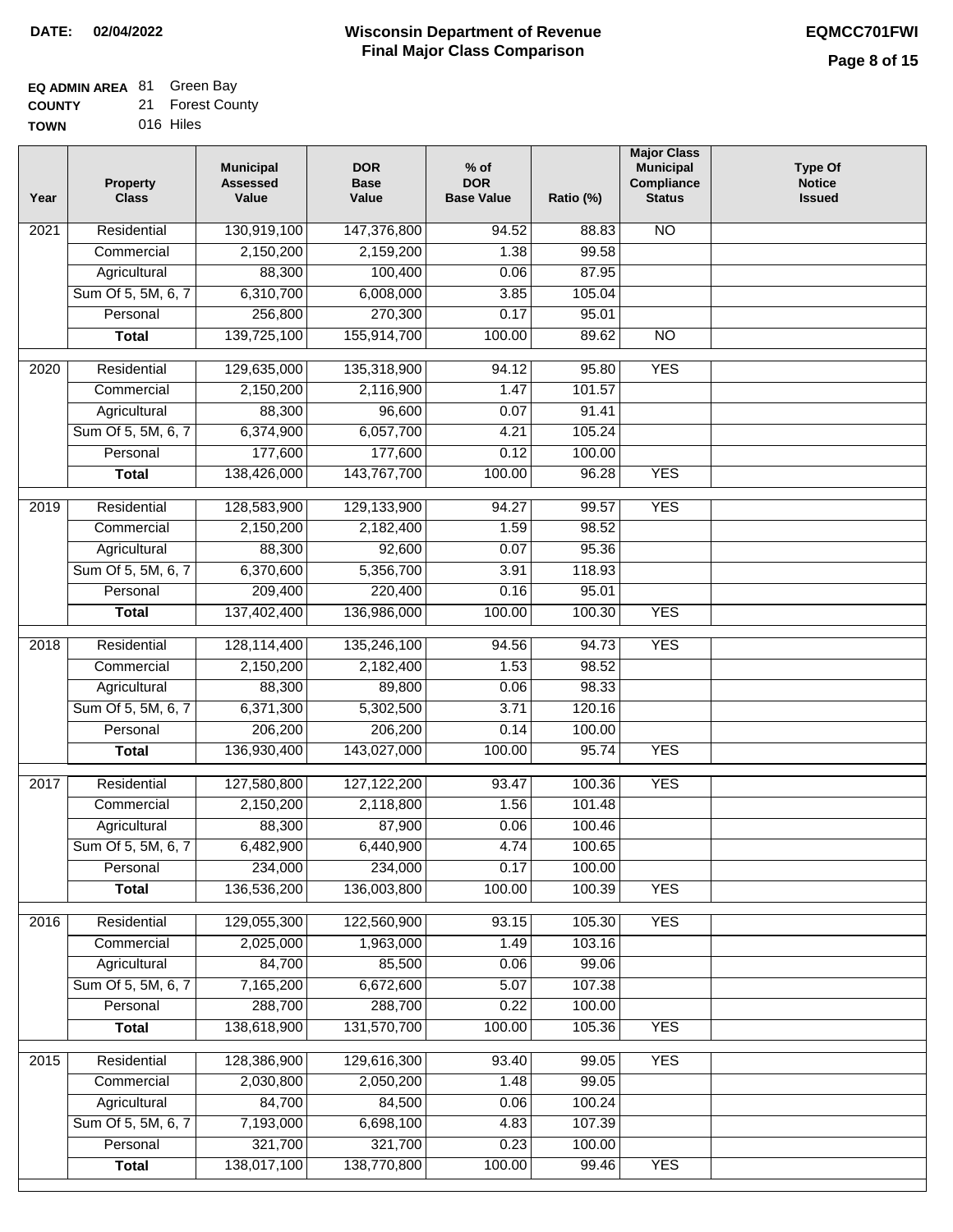## **Wisconsin Department of Revenue Final Major Class Comparison DATE: 02/04/2022 EQMCC701FWI**

## **EQ ADMIN AREA** 81 Green Bay

| <b>COUNTY</b> | 21 Forest County |
|---------------|------------------|
| TOWN          | 018 Laona        |

| Year              | Property<br><b>Class</b>   | <b>Municipal</b><br><b>Assessed</b><br>Value | <b>DOR</b><br><b>Base</b><br>Value | $%$ of<br><b>DOR</b><br><b>Base Value</b> | Ratio (%)       | <b>Major Class</b><br><b>Municipal</b><br><b>Compliance</b><br><b>Status</b> | <b>Type Of</b><br><b>Notice</b><br><b>Issued</b> |
|-------------------|----------------------------|----------------------------------------------|------------------------------------|-------------------------------------------|-----------------|------------------------------------------------------------------------------|--------------------------------------------------|
| 2021              | Residential                | 87,933,100                                   | 104,965,100                        | 87.91                                     | 83.77           | <b>NO</b>                                                                    |                                                  |
|                   | Commercial                 | 6,260,000                                    | 6,432,300                          | 5.39                                      | 97.32           |                                                                              |                                                  |
|                   | Agricultural               | 306,000                                      | 328,200                            | 0.27                                      | 93.24           |                                                                              |                                                  |
|                   | Sum Of 5, 5M, 6, 7         | 6,620,700                                    | 6,954,000                          | 5.82                                      | 95.21           |                                                                              |                                                  |
|                   | Personal                   | 668,700                                      | 719,100                            | 0.60                                      | 92.99           |                                                                              |                                                  |
|                   | <b>Total</b>               | 101,788,500                                  | 119,398,700                        | 100.00                                    | 85.25           | $\overline{NO}$                                                              |                                                  |
| $\overline{20}20$ | Residential                | 87,561,400                                   | 95,908,400                         | 87.33                                     | 91.30           | <b>YES</b>                                                                   |                                                  |
|                   | Commercial                 | 6,235,500                                    | 6,158,600                          | 5.61                                      | 101.25          |                                                                              |                                                  |
|                   | Agricultural               | 309,200                                      | 316,000                            | 0.29                                      | 97.85           |                                                                              |                                                  |
|                   | Sum Of 5, 5M, 6, 7         | 6,493,200                                    | 6,744,200                          | 6.14                                      | 96.28           |                                                                              |                                                  |
|                   | Personal                   | 676,350                                      | 690,200                            | 0.63                                      | 97.99           |                                                                              |                                                  |
|                   | <b>Total</b>               | 101,275,650                                  | 109,817,400                        | 100.00                                    | 92.22           | <b>YES</b>                                                                   |                                                  |
| $\frac{2019}{ }$  | Residential                | 86,513,700                                   | 90,311,800                         | 86.72                                     | 95.79           | <b>YES</b>                                                                   |                                                  |
|                   | Commercial                 | 6,258,800                                    | 6,358,000                          | 6.11                                      | 98.44           |                                                                              |                                                  |
|                   | Agricultural               | 303,700                                      | 303,300                            | 0.29                                      | 100.13          |                                                                              |                                                  |
|                   | Sum Of 5, 5M, 6, 7         | 6,518,800                                    | 6,603,700                          | 6.34                                      | 98.71           |                                                                              |                                                  |
|                   | Personal                   | 565,600                                      | 565,600                            | 0.54                                      | 100.00          |                                                                              |                                                  |
|                   | <b>Total</b>               | 100,160,600                                  | 104,142,400                        | 100.00                                    | 96.18           | <b>YES</b>                                                                   |                                                  |
| 2018              | Residential                | 85,912,800                                   | 92,248,900                         | 86.00                                     | 93.13           | <b>YES</b>                                                                   |                                                  |
|                   | Commercial                 | 6,903,700                                    | 7,177,600                          | 6.69                                      | 96.18           |                                                                              |                                                  |
|                   | Agricultural               | 249,100                                      | 254,200                            | 0.24                                      | 97.99           |                                                                              |                                                  |
|                   | Sum Of 5, 5M, 6, 7         | 7,742,000                                    | 6,969,100                          | 6.50                                      | 111.09          |                                                                              |                                                  |
|                   | Personal                   | 598,900                                      | 611,200                            | 0.57                                      | 97.99           |                                                                              |                                                  |
|                   | <b>Total</b>               | 101,406,500                                  | 107,261,000                        | 100.00                                    | 94.54           | <b>YES</b>                                                                   |                                                  |
| 2017              | Residential                | 85,383,600                                   | 85,611,700                         | 84.49                                     | 99.73           | <b>YES</b>                                                                   |                                                  |
|                   | Commercial                 | 7,047,900                                    | 7,008,400                          | 6.92                                      | 100.56          |                                                                              |                                                  |
|                   | Agricultural               | 248,700                                      | 247,900                            | 0.24                                      | 100.32          |                                                                              |                                                  |
|                   | Sum Of 5, 5M, 6, 7         | 7,683,900                                    | 7,653,500                          | 7.55                                      | 100.40          |                                                                              |                                                  |
|                   | Personal                   | 805,800                                      | 805,800                            | 0.80                                      | 100.00          |                                                                              |                                                  |
|                   | <b>Total</b>               | 101,169,900                                  | 101,327,300                        | 100.00                                    | 99.84           | <b>YES</b>                                                                   |                                                  |
| 2016              | Residential                | 84,289,200                                   | 78,922,300                         | 83.66                                     | 106.80          | <b>YES</b>                                                                   |                                                  |
|                   | Commercial                 | 6,958,000                                    | 6,939,900                          | 7.36                                      | 100.26          |                                                                              |                                                  |
|                   | Agricultural               | 234,900                                      | 234,900                            | 0.25                                      | 100.00          |                                                                              |                                                  |
|                   | Sum Of 5, 5M, 6, 7         | 7,777,300                                    | 7,421,300                          | 7.87                                      | 104.80          |                                                                              |                                                  |
|                   | Personal                   | 817,950                                      | 818,000                            | 0.87                                      | 99.99           |                                                                              |                                                  |
|                   | <b>Total</b>               | 100,077,350                                  | 94,336,400                         | 100.00                                    | 106.09          | <b>YES</b>                                                                   |                                                  |
|                   |                            |                                              |                                    |                                           |                 |                                                                              |                                                  |
| 2015              | Residential                | 83,467,200                                   | 83,639,900                         | 86.09                                     | 99.79           | <b>YES</b>                                                                   |                                                  |
|                   | Commercial<br>Agricultural | 5,822,600<br>246,100                         | 6,034,000<br>232,300               | 6.21<br>0.24                              | 96.50<br>105.94 | <b>YES</b>                                                                   |                                                  |
|                   | Sum Of 5, 5M, 6, 7         | 6,689,400                                    | 6,496,000                          | 6.69                                      | 102.98          | <b>YES</b>                                                                   |                                                  |
|                   | Personal                   | 792,450                                      | 747,600                            | 0.77                                      | 106.00          |                                                                              |                                                  |
|                   | <b>Total</b>               | 97,017,750                                   | 97,149,800                         | 100.00                                    | 99.86           | <b>YES</b>                                                                   |                                                  |
|                   |                            |                                              |                                    |                                           |                 |                                                                              |                                                  |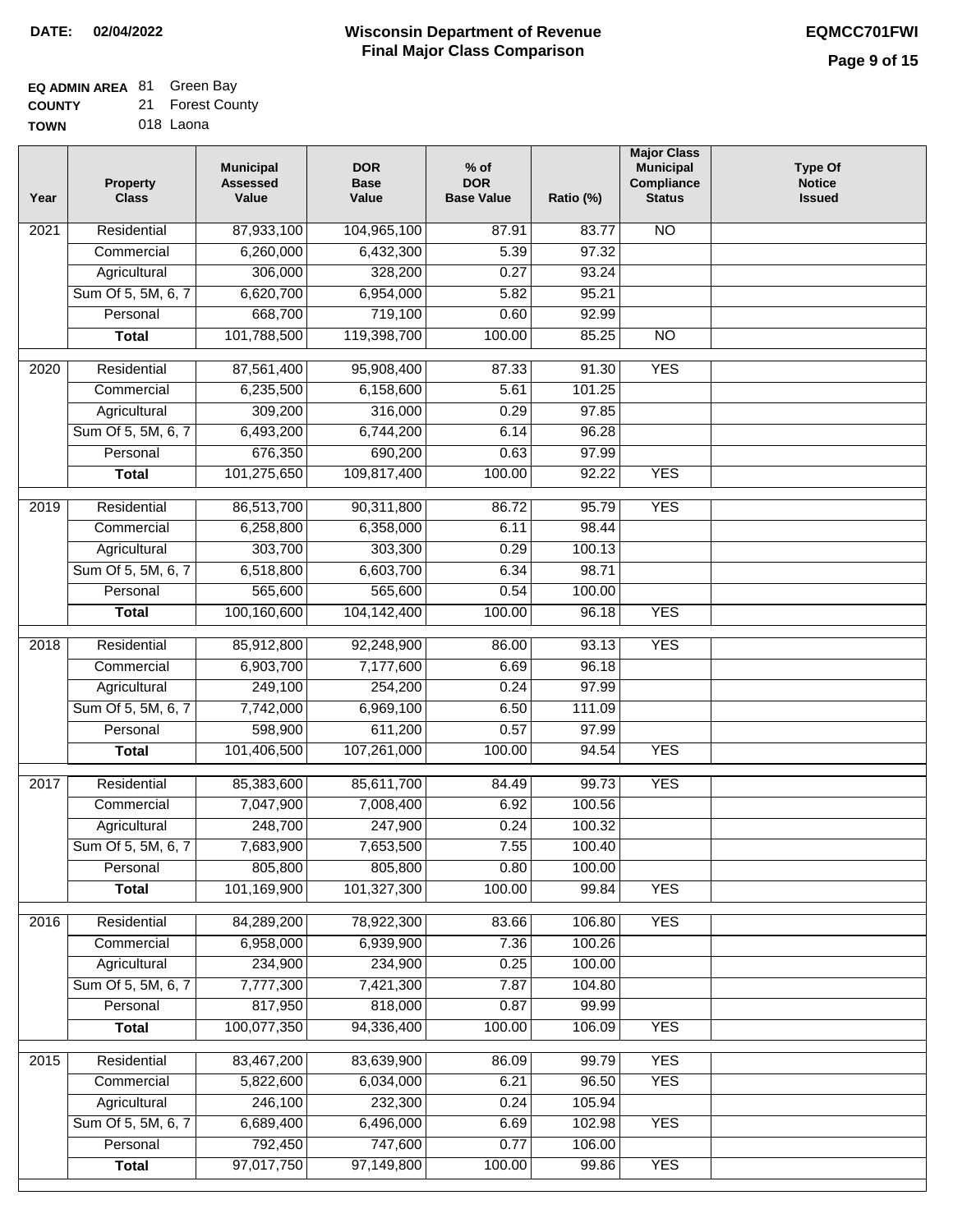## **EQ ADMIN AREA** 81 Green Bay

**COUNTY** 21 Forest County

**TOWN** 020 Lincoln

| Year              | <b>Property</b><br><b>Class</b> | <b>Municipal</b><br><b>Assessed</b><br>Value | <b>DOR</b><br><b>Base</b><br>Value | $%$ of<br><b>DOR</b><br><b>Base Value</b> | Ratio (%)        | <b>Major Class</b><br><b>Municipal</b><br>Compliance<br><b>Status</b> | Type Of<br><b>Notice</b><br><b>Issued</b> |
|-------------------|---------------------------------|----------------------------------------------|------------------------------------|-------------------------------------------|------------------|-----------------------------------------------------------------------|-------------------------------------------|
| $\overline{202}1$ | Residential                     | 175,906,700                                  | 193,057,900                        | 93.56                                     | 91.12            | <b>YES</b>                                                            |                                           |
|                   | Commercial                      | 1,948,700                                    | 1,889,800                          | 0.92                                      | 103.12           |                                                                       |                                           |
|                   | Agricultural                    | 173,600                                      | 182,500                            | 0.09                                      | 95.12            |                                                                       |                                           |
|                   | Sum Of 5, 5M, 6, 7              | 10,330,100                                   | 10,426,700                         | 5.05                                      | 99.07            |                                                                       |                                           |
|                   | Personal                        | 745,800                                      | 785,000                            | 0.38                                      | 95.01            |                                                                       |                                           |
|                   | <b>Total</b>                    | 189,104,900                                  | 206, 341, 900                      | 100.00                                    | 91.65            | <b>YES</b>                                                            |                                           |
| $\overline{2020}$ | Residential                     | 174,013,900                                  | 185,560,300                        | 93.40                                     | 93.78            | <b>YES</b>                                                            |                                           |
|                   | Commercial                      | 1,760,200                                    | 1,674,600                          | 0.84                                      | 105.11           |                                                                       |                                           |
|                   | Agricultural                    | 174,000                                      | 173,800                            | 0.09                                      | 100.12           |                                                                       |                                           |
|                   | Sum Of 5, 5M, 6, 7              | 10,526,300                                   | 10,502,600                         | 5.29                                      | 100.23           |                                                                       |                                           |
|                   | Personal                        | 768,100                                      | 768,200                            | 0.39                                      | 99.99            |                                                                       |                                           |
|                   | <b>Total</b>                    | 187,242,500                                  | 198,679,500                        | 100.00                                    | 94.24            | <b>YES</b>                                                            |                                           |
|                   |                                 |                                              |                                    |                                           |                  |                                                                       |                                           |
| 2019              | Residential                     | 171,696,700                                  | 178,056,500                        | 93.27                                     | 96.43            | <b>YES</b>                                                            |                                           |
|                   | Commercial                      | 1,755,700                                    | 1,721,700                          | 0.90                                      | 101.97           |                                                                       |                                           |
|                   | Agricultural                    | 169,500                                      | 169,300                            | 0.09                                      | 100.12           |                                                                       |                                           |
|                   | Sum Of 5, 5M, 6, 7              | 10,526,500                                   | 10,236,600                         | 5.36                                      | 102.83           |                                                                       |                                           |
|                   | Personal                        | 710,300                                      | 710,300                            | 0.37                                      | 100.00           |                                                                       |                                           |
|                   | <b>Total</b>                    | 184,858,700                                  | 190,894,400                        | 100.00                                    | 96.84            | <b>YES</b>                                                            |                                           |
| 2018              | Residential                     | 173,159,800                                  | 178,277,200                        | 93.77                                     | 97.13            | <b>YES</b>                                                            |                                           |
|                   | Commercial                      | 1,706,200                                    | 1,676,000                          | 0.88                                      | 101.80           |                                                                       |                                           |
|                   | Agricultural                    | 166,000                                      | 164,000                            | 0.09                                      | 101.22           |                                                                       |                                           |
|                   | Sum Of 5, 5M, 6, 7              | 10,791,000                                   | 9,205,400                          | 4.84                                      | 117.22           |                                                                       |                                           |
|                   | Personal                        | 814,700                                      | 806,700                            | 0.42                                      | 100.99           |                                                                       |                                           |
|                   | <b>Total</b>                    | 186,637,700                                  | 190,129,300                        | 100.00                                    | 98.16            | <b>YES</b>                                                            |                                           |
| 2017              | Residential                     | 170,717,700                                  | 169,008,600                        | 92.60                                     | 101.01           | <b>YES</b>                                                            |                                           |
|                   | Commercial                      | 2,038,500                                    | 2,009,700                          | 1.10                                      | 101.43           |                                                                       |                                           |
|                   | Agricultural                    | 162,000                                      | 160,300                            | 0.09                                      | 101.06           |                                                                       |                                           |
|                   | Sum Of 5, 5M, 6, 7              | 11,080,900                                   | 10,318,100                         | 5.65                                      | 107.39           |                                                                       |                                           |
|                   | Personal                        | 1,025,100                                    | 1,014,900                          | 0.56                                      | 101.01           |                                                                       |                                           |
|                   | <b>Total</b>                    | 185,024,200                                  | 182,511,600                        | 100.00                                    | 101.38           | <b>YES</b>                                                            |                                           |
|                   | Residential                     |                                              |                                    |                                           |                  |                                                                       |                                           |
| 2016              | Commercial                      | 169,825,000<br>1,990,700                     | 164,622,300<br>1,942,900           | 92.46<br>1.09                             | 103.16<br>102.46 | <b>YES</b>                                                            |                                           |
|                   | Agricultural                    | 157,600                                      | 157,700                            | 0.09                                      | 99.94            |                                                                       |                                           |
|                   | Sum Of 5, 5M, 6, 7              | 11,283,200                                   | 10,312,800                         | 5.79                                      | 109.41           |                                                                       |                                           |
|                   | Personal                        | 1,012,300                                    | 1,012,300                          | 0.57                                      | 100.00           |                                                                       |                                           |
|                   | <b>Total</b>                    | 184,268,800                                  | 178,048,000                        | 100.00                                    | 103.49           | <b>YES</b>                                                            |                                           |
|                   |                                 |                                              |                                    |                                           |                  |                                                                       |                                           |
| 2015              | Residential                     | 172,863,800                                  | 171,940,000                        | 92.09                                     | 100.54           | <b>YES</b>                                                            |                                           |
|                   | Commercial                      | 2,274,400                                    | 2,327,400                          | 1.25                                      | 97.72            |                                                                       |                                           |
|                   | Agricultural                    | 160,200                                      | 156,700                            | 0.08                                      | 102.23           |                                                                       |                                           |
|                   | Sum Of 5, 5M, 6, 7              | 11,836,400                                   | 11,326,800                         | 6.07                                      | 104.50           | <b>YES</b>                                                            |                                           |
|                   | Personal                        | 985,150                                      | 965,900                            | 0.52                                      | 101.99           |                                                                       |                                           |
|                   | <b>Total</b>                    | 188,119,950                                  | 186,716,800                        | 100.00                                    | 100.75           | <b>YES</b>                                                            |                                           |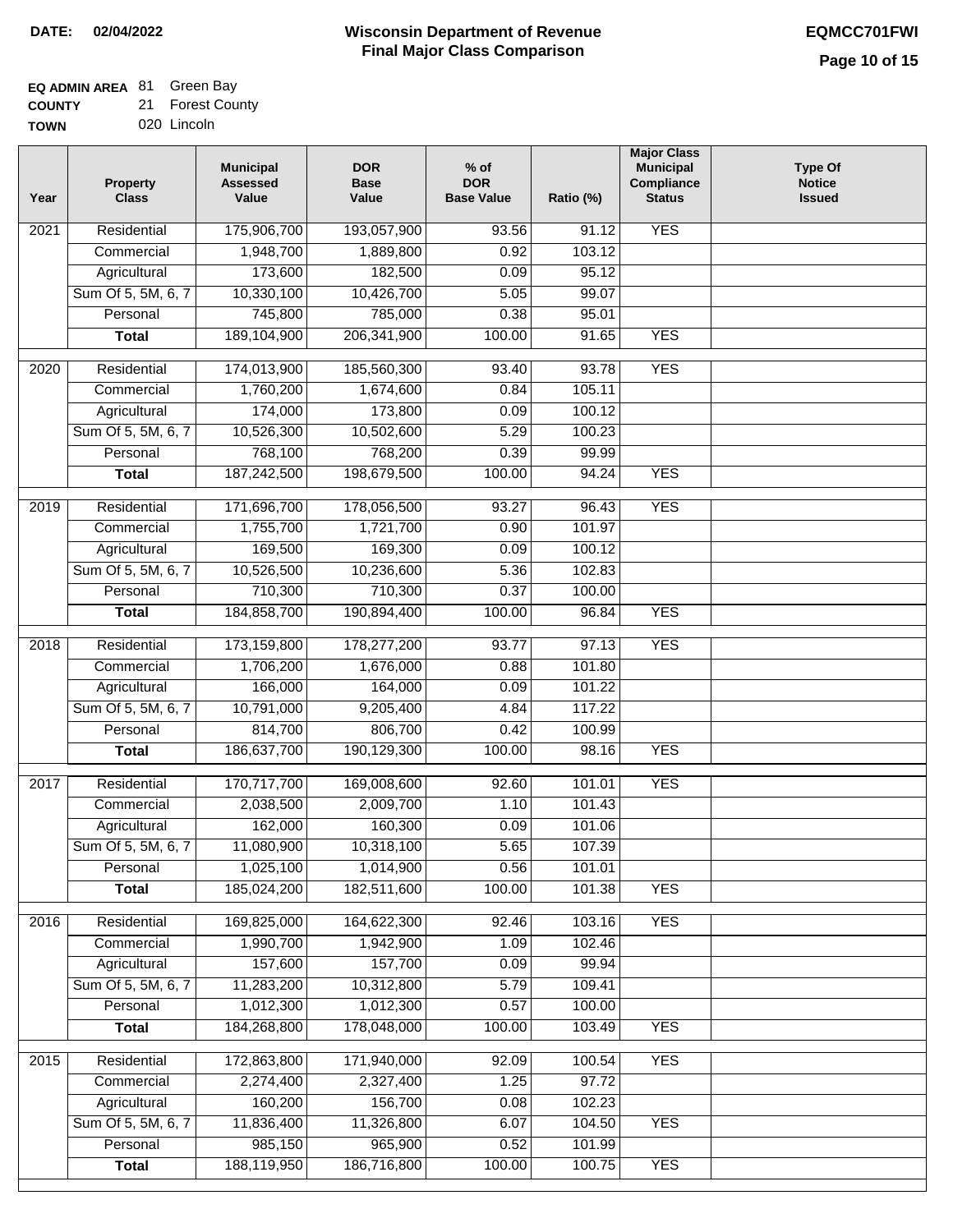## **EQ ADMIN AREA** 81 Green Bay

**COUNTY TOWN** 21 Forest County

| ---- | .             |
|------|---------------|
|      | 022 Nashville |

| Year              | <b>Property</b><br><b>Class</b> | <b>Municipal</b><br><b>Assessed</b><br>Value | <b>DOR</b><br><b>Base</b><br>Value | $%$ of<br><b>DOR</b><br><b>Base Value</b> | Ratio (%) | <b>Major Class</b><br><b>Municipal</b><br>Compliance<br><b>Status</b> | <b>Type Of</b><br><b>Notice</b><br><b>Issued</b> |
|-------------------|---------------------------------|----------------------------------------------|------------------------------------|-------------------------------------------|-----------|-----------------------------------------------------------------------|--------------------------------------------------|
| $\overline{202}1$ | Residential                     | 204,726,600                                  | 214,279,800                        | 91.52                                     | 95.54     | <b>YES</b>                                                            |                                                  |
|                   | Commercial                      | 3,738,700                                    | 3,153,800                          | 1.35                                      | 118.55    |                                                                       |                                                  |
|                   | Agricultural                    | 264,550                                      | 259,300                            | 0.11                                      | 102.02    |                                                                       |                                                  |
|                   | Sum Of 5, 5M, 6, 7              | 19,342,800                                   | 15,231,000                         | 6.51                                      | 127.00    |                                                                       |                                                  |
|                   | Personal                        | 1,207,600                                    | 1,207,600                          | 0.52                                      | 100.00    |                                                                       |                                                  |
|                   | <b>Total</b>                    | 229,280,250                                  | 234, 131, 500                      | 100.00                                    | 97.93     | <b>YES</b>                                                            |                                                  |
| $\overline{2020}$ | Residential                     | 202,961,300                                  | 206,085,100                        | 90.84                                     | 98.48     | <b>YES</b>                                                            |                                                  |
|                   | Commercial                      | 3,738,700                                    | 3,062,000                          | 1.35                                      | 122.10    |                                                                       |                                                  |
|                   | Agricultural                    | 250,200                                      | 250,000                            | 0.11                                      | 100.08    |                                                                       |                                                  |
|                   | Sum Of 5, 5M, 6, 7              | 19,427,000                                   | 16,219,300                         | 7.15                                      | 119.78    |                                                                       |                                                  |
|                   | Personal                        | 1,273,200                                    | 1,248,200                          | 0.55                                      | 102.00    |                                                                       |                                                  |
|                   | <b>Total</b>                    | 227,650,400                                  | 226,864,600                        | 100.00                                    | 100.35    | <b>YES</b>                                                            |                                                  |
| 2019              | Residential                     | 201,376,600                                  | 200,521,000                        | 90.61                                     | 100.43    | <b>YES</b>                                                            |                                                  |
|                   | Commercial                      | 3,565,200                                    | 2,981,300                          | 1.35                                      | 119.59    |                                                                       |                                                  |
|                   | Agricultural                    | 219,300                                      | 234,600                            | 0.11                                      | 93.48     |                                                                       |                                                  |
|                   | Sum Of 5, 5M, 6, 7              | 19,601,700                                   | 16,293,800                         | 7.36                                      | 120.30    |                                                                       |                                                  |
|                   | Personal                        | 1,338,300                                    | 1,274,600                          | 0.58                                      | 105.00    |                                                                       |                                                  |
|                   | <b>Total</b>                    | 226,101,100                                  | 221,305,300                        | 100.00                                    | 102.17    | <b>YES</b>                                                            |                                                  |
|                   |                                 |                                              |                                    |                                           |           |                                                                       |                                                  |
| 2018              | Residential                     | 200,322,800                                  | 191,840,800                        | 90.79                                     | 104.42    | <b>YES</b>                                                            |                                                  |
|                   | Commercial                      | 3,565,200                                    | 2,812,600                          | 1.33                                      | 126.76    |                                                                       |                                                  |
|                   | Agricultural                    | 219,300                                      | 231,300                            | 0.11                                      | 94.81     |                                                                       |                                                  |
|                   | Sum Of 5, 5M, 6, 7              | 20,720,900                                   | 15,200,700                         | 7.19                                      | 136.32    |                                                                       |                                                  |
|                   | Personal                        | 1,349,900                                    | 1,227,200                          | 0.58                                      | 110.00    |                                                                       |                                                  |
|                   | <b>Total</b>                    | 226, 178, 100                                | 211,312,600                        | 100.00                                    | 107.03    | <b>YES</b>                                                            |                                                  |
| $\overline{2017}$ | Residential                     | 198,488,500                                  | 182,857,800                        | 89.38                                     | 108.55    | <b>YES</b>                                                            |                                                  |
|                   | Commercial                      | 3,648,000                                    | 2,821,200                          | 1.38                                      | 129.31    |                                                                       |                                                  |
|                   | Agricultural                    | 219,300                                      | 226,100                            | 0.11                                      | 96.99     |                                                                       |                                                  |
|                   | Sum Of 5, 5M, 6, 7              | 21,044,100                                   | 17,419,800                         | 8.51                                      | 120.81    |                                                                       |                                                  |
|                   | Personal                        | 1,418,100                                    | 1,266,100                          | 0.62                                      | 112.01    |                                                                       |                                                  |
|                   | <b>Total</b>                    | 224,818,000                                  | 204,591,000                        | 100.00                                    | 109.89    | <b>YES</b>                                                            |                                                  |
| 2016              | Residential                     | 196,359,100                                  | 179,154,000                        | 88.57                                     | 109.60    | <b>YES</b>                                                            |                                                  |
|                   | Commercial                      | 3,648,000                                    | 2,969,700                          | 1.47                                      | 122.84    |                                                                       |                                                  |
|                   | Agricultural                    | 219,300                                      | 222,300                            | 0.11                                      | 98.65     |                                                                       |                                                  |
|                   | Sum Of 5, 5M, 6, 7              | 22,825,700                                   | 18,479,600                         | 9.14                                      | 123.52    |                                                                       |                                                  |
|                   | Personal                        | 1,611,700                                    | 1,451,900                          | 0.72                                      | 111.01    |                                                                       |                                                  |
|                   | <b>Total</b>                    | 224,663,800                                  | 202,277,500                        | 100.00                                    | 111.07    | <b>YES</b>                                                            |                                                  |
| 2015              | Residential                     | 195,166,600                                  | 176,316,500                        | 87.85                                     | 110.69    | <b>NO</b>                                                             |                                                  |
|                   | Commercial                      | 3,644,700                                    | 3,090,100                          | 1.54                                      | 117.95    |                                                                       |                                                  |
|                   | Agricultural                    | 232,600                                      | 211,900                            | 0.11                                      | 109.77    |                                                                       |                                                  |
|                   | Sum Of 5, 5M, 6, 7              | 23,318,500                                   | 19,316,300                         | 9.62                                      | 120.72    | <b>NO</b>                                                             |                                                  |
|                   | Personal                        | 1,862,200                                    | 1,773,500                          | 0.88                                      | 105.00    |                                                                       |                                                  |
|                   | <b>Total</b>                    | 224,224,600                                  | 200,708,300                        | 100.00                                    | 111.72    | <b>NO</b>                                                             |                                                  |
|                   |                                 |                                              |                                    |                                           |           |                                                                       |                                                  |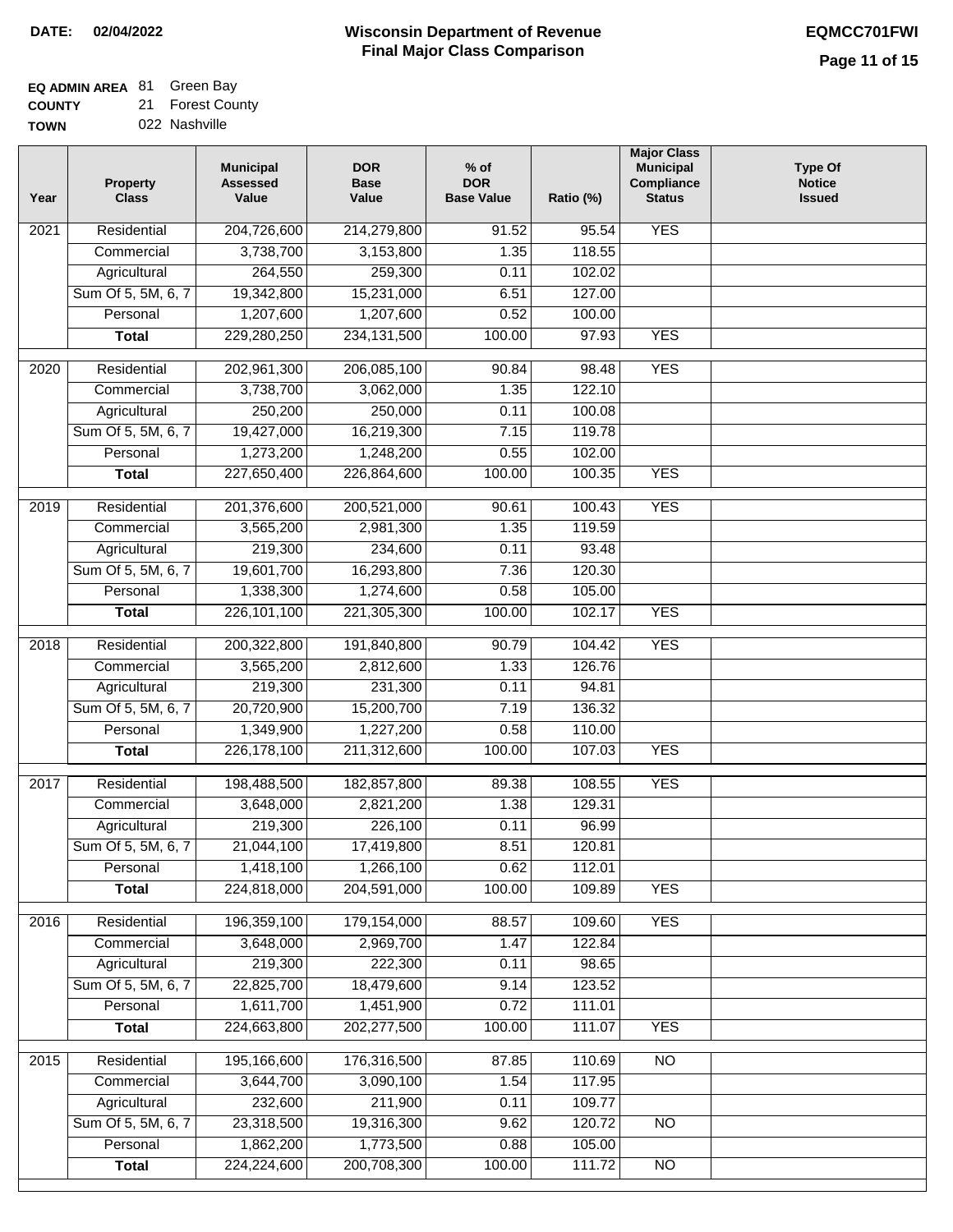## **Wisconsin Department of Revenue DATE: 02/04/2022 EQMCC701FWI Final Major Class Comparison**

| <b>EQ ADMIN AREA 81 Green Bay</b> |    |                      |
|-----------------------------------|----|----------------------|
| <b>COUNTY</b>                     | 21 | <b>Forest County</b> |

**TOWN** 024 Popple River

| Year              | <b>Property</b><br><b>Class</b>    | <b>Municipal</b><br><b>Assessed</b><br>Value | <b>DOR</b><br><b>Base</b><br>Value | $%$ of<br><b>DOR</b><br><b>Base Value</b> | Ratio (%) | <b>Major Class</b><br><b>Municipal</b><br>Compliance<br><b>Status</b> | <b>Type Of</b><br><b>Notice</b><br><b>Issued</b> |
|-------------------|------------------------------------|----------------------------------------------|------------------------------------|-------------------------------------------|-----------|-----------------------------------------------------------------------|--------------------------------------------------|
| 2021              | Residential                        | 7,063,300                                    | 7,652,600                          | 58.94                                     | 92.30     | <b>YES</b>                                                            |                                                  |
|                   | Commercial                         | 68,400                                       | 92,200                             | 0.71                                      | 74.19     |                                                                       |                                                  |
|                   | Agricultural                       | 23,050                                       | 23,700                             | 0.18                                      | 97.26     |                                                                       |                                                  |
|                   | Sum Of 5, 5M, 6, 7                 | 5,411,500                                    | 5,137,000                          | 39.56                                     | 105.34    | <b>YES</b>                                                            |                                                  |
|                   | Personal                           | 76,450                                       | 78,800                             | 0.61                                      | 97.02     |                                                                       |                                                  |
|                   | <b>Total</b>                       | 12,642,700                                   | 12,984,300                         | 100.00                                    | 97.37     | <b>YES</b>                                                            |                                                  |
| $\overline{2020}$ | Residential                        | 7,021,700                                    | 6,983,100                          | 55.85                                     | 100.55    | <b>YES</b>                                                            |                                                  |
|                   | Commercial                         | 68,400                                       | 90,400                             | 0.72                                      | 75.66     |                                                                       |                                                  |
|                   | Agricultural                       | 22,800                                       | 23,000                             | 0.18                                      | 99.13     |                                                                       |                                                  |
|                   | Sum Of 5, 5M, 6, 7                 | 5,432,900                                    | 5,327,400                          | 42.61                                     | 101.98    | <b>YES</b>                                                            |                                                  |
|                   | Personal                           | 78,850                                       | 78,900                             | 0.63                                      | 99.94     |                                                                       |                                                  |
|                   | <b>Total</b>                       | 12,624,650                                   | 12,502,800                         | 100.00                                    | 100.97    | <b>YES</b>                                                            |                                                  |
| $\frac{1}{2019}$  | Residential                        | 6,901,300                                    | 6,662,700                          |                                           | 103.58    | <b>YES</b>                                                            |                                                  |
|                   | Commercial                         | 61,000                                       | 85,600                             | 54.73<br>0.70                             | 71.26     |                                                                       |                                                  |
|                   |                                    | 22,200                                       | 21,900                             | 0.18                                      | 101.37    |                                                                       |                                                  |
|                   | Agricultural<br>Sum Of 5, 5M, 6, 7 | 5,432,900                                    | 5,324,200                          | 43.73                                     | 102.04    | <b>YES</b>                                                            |                                                  |
|                   | Personal                           | 81,200                                       | 80,400                             | 0.66                                      | 101.00    |                                                                       |                                                  |
|                   |                                    | 12,498,600                                   | 12,174,800                         | 100.00                                    | 102.66    | <b>YES</b>                                                            |                                                  |
|                   | <b>Total</b>                       |                                              |                                    |                                           |           |                                                                       |                                                  |
| 2018              | Residential                        | 6,925,400                                    | 6,611,500                          | 56.19                                     | 104.75    | <b>YES</b>                                                            |                                                  |
|                   | Commercial                         | 59,300                                       | 83,000                             | 0.71                                      | 71.45     |                                                                       |                                                  |
|                   | Agricultural                       | 21,800                                       | 20,900                             | 0.18                                      | 104.31    |                                                                       |                                                  |
|                   | Sum Of 5, 5M, 6, 7                 | 6,090,000                                    | 4,972,600                          | 42.26                                     | 122.47    | $\overline{10}$                                                       |                                                  |
|                   | Personal                           | 80,400                                       | 77,300                             | 0.66                                      | 104.01    |                                                                       |                                                  |
|                   | <b>Total</b>                       | 13,176,900                                   | 11,765,300                         | 100.00                                    | 112.00    | <b>NO</b>                                                             | 1st Notice of Non-Compliance                     |
| 2017              | Residential                        | 6,892,600                                    | 6,137,100                          | 47.13                                     | 112.31    | $\overline{NO}$                                                       |                                                  |
|                   | Commercial                         | 59,300                                       | 80,600                             | 0.62                                      | 73.57     |                                                                       |                                                  |
|                   | Agricultural                       | 21,700                                       | 20,400                             | 0.16                                      | 106.37    |                                                                       |                                                  |
|                   | Sum Of 5, 5M, 6, 7                 | 6,743,800                                    | 6,708,000                          | 51.51                                     | 100.53    | <b>YES</b>                                                            |                                                  |
|                   | Personal                           | 79,900                                       | 75,400                             | 0.58                                      | 105.97    |                                                                       |                                                  |
|                   | <b>Total</b>                       | 13,797,300                                   | 13,021,500                         | 100.00                                    | 105.96    | <b>NO</b>                                                             |                                                  |
| 2016              | Residential                        | 6,856,800                                    | 5,913,300                          | 46.21                                     | 115.96    | $\overline{NO}$                                                       |                                                  |
|                   | Commercial                         | 60,100                                       | 85,400                             | 0.67                                      | 70.37     |                                                                       |                                                  |
|                   | Agricultural                       | 21,600                                       | 20,200                             | 0.16                                      | 106.93    |                                                                       |                                                  |
|                   | Sum Of 5, 5M, 6, 7                 | 6,684,900                                    | 6,701,700                          | 52.37                                     | 99.75     | <b>YES</b>                                                            |                                                  |
|                   | Personal                           | 80,550                                       | 76,000                             | 0.59                                      | 105.99    |                                                                       |                                                  |
|                   | <b>Total</b>                       | 13,703,950                                   | 12,796,600                         | 100.00                                    | 107.09    | N <sub>O</sub>                                                        |                                                  |
| 2015              | Residential                        | 6,827,100                                    | 6,149,100                          | 48.59                                     | 111.03    | N <sub>O</sub>                                                        |                                                  |
|                   | Commercial                         | 57,500                                       | 85,900                             | 0.68                                      | 66.94     |                                                                       |                                                  |
|                   | Agricultural                       | 21,000                                       | 20,000                             | 0.16                                      | 105.00    |                                                                       |                                                  |
|                   | Sum Of 5, 5M, 6, 7                 | 6,964,600                                    | 6,319,200                          | 49.93                                     | 110.21    | $\overline{NO}$                                                       |                                                  |
|                   | Personal                           | 86,600                                       | 81,700                             | 0.65                                      | 106.00    |                                                                       |                                                  |
|                   | <b>Total</b>                       | 13,956,800                                   | 12,655,900                         | 100.00                                    | 110.28    | N <sub>O</sub>                                                        |                                                  |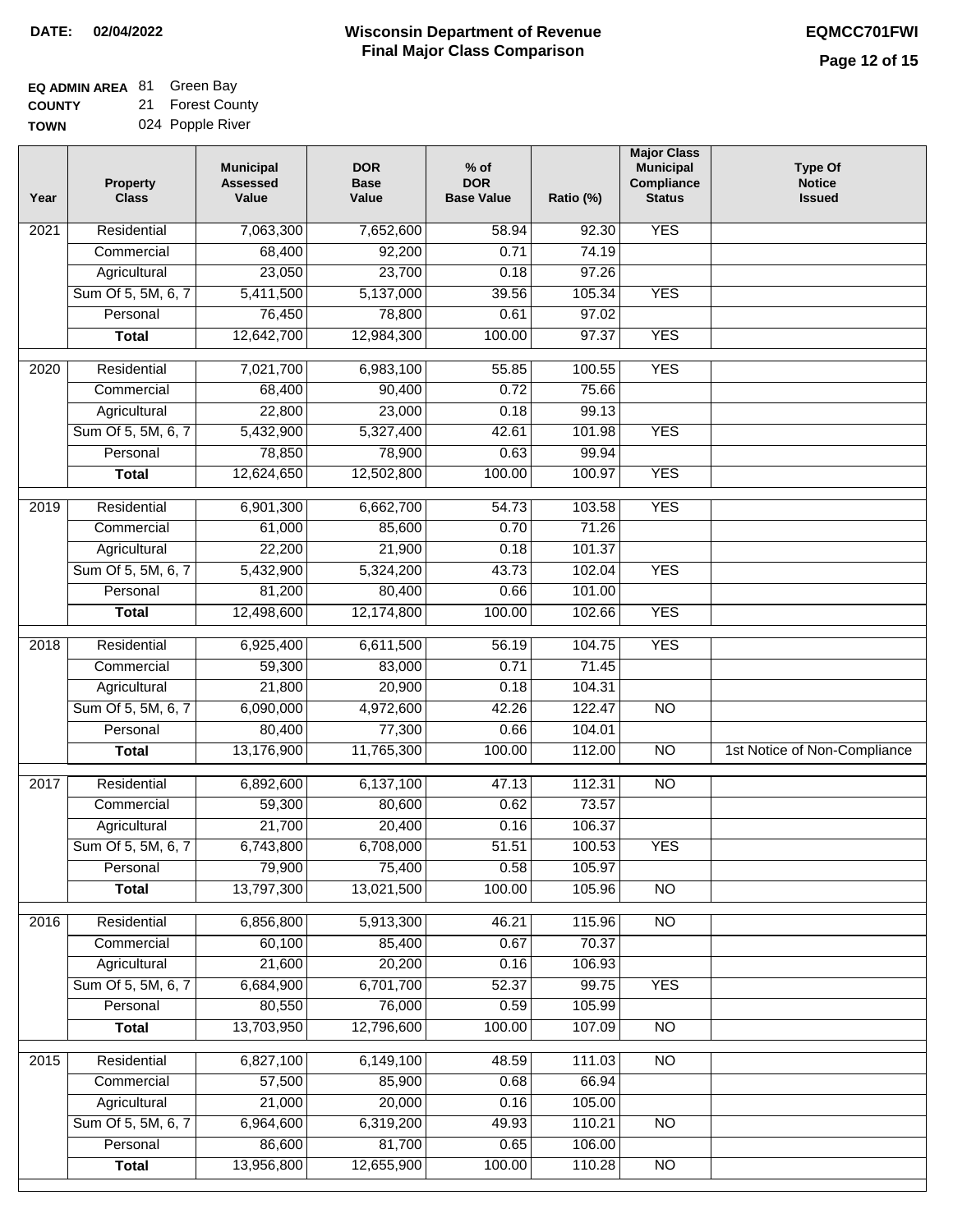## **EQ ADMIN AREA** 81 Green Bay

| <b>COUNTY</b> | 21 Forest County |
|---------------|------------------|
| TOWN          | 026 Ross         |

| Year              | <b>Property</b><br><b>Class</b> | <b>Municipal</b><br><b>Assessed</b><br>Value | <b>DOR</b><br><b>Base</b><br>Value | $%$ of<br><b>DOR</b><br><b>Base Value</b> | Ratio (%) | <b>Major Class</b><br><b>Municipal</b><br>Compliance<br><b>Status</b> | <b>Type Of</b><br><b>Notice</b><br><b>Issued</b> |
|-------------------|---------------------------------|----------------------------------------------|------------------------------------|-------------------------------------------|-----------|-----------------------------------------------------------------------|--------------------------------------------------|
| $\overline{202}1$ | Residential                     | 10,502,800                                   | 11,058,600                         | 78.20                                     | 94.97     | <b>YES</b>                                                            |                                                  |
|                   | Commercial                      | 120,300                                      | 105,900                            | 0.75                                      | 113.60    |                                                                       |                                                  |
|                   | Agricultural                    | 9,400                                        | 9,600                              | 0.07                                      | 97.92     |                                                                       |                                                  |
|                   | Sum Of 5, 5M, 6, 7              | 2,559,700                                    | 2,721,200                          | 19.24                                     | 94.07     | <b>YES</b>                                                            |                                                  |
|                   | Personal                        | 240,500                                      | 245,400                            | 1.74                                      | 98.00     |                                                                       |                                                  |
|                   | <b>Total</b>                    | 13,432,700                                   | 14,140,700                         | 100.00                                    | 94.99     | <b>YES</b>                                                            |                                                  |
| 2020              | Residential                     | 10,460,300                                   | 10,694,500                         | 77.31                                     | 97.81     | <b>YES</b>                                                            |                                                  |
|                   | Commercial                      | 120,300                                      | 104,800                            | 0.76                                      | 114.79    |                                                                       |                                                  |
|                   | Agricultural                    | 9,100                                        | 9,100                              | 0.07                                      | 100.00    |                                                                       |                                                  |
|                   | Sum Of 5, 5M, 6, 7              | 2,543,300                                    | 2,784,900                          | 20.13                                     | 91.32     | <b>YES</b>                                                            |                                                  |
|                   | Personal                        | 240,750                                      | 240,800                            | 1.74                                      | 99.98     |                                                                       |                                                  |
|                   | <b>Total</b>                    | 13,373,750                                   | 13,834,100                         | 100.00                                    | 96.67     | <b>YES</b>                                                            |                                                  |
| 2019              | Residential                     | 10,248,400                                   | 10,163,200                         | 75.78                                     | 100.84    | <b>YES</b>                                                            |                                                  |
|                   | Commercial                      | 120,300                                      | 108,100                            | 0.81                                      | 111.29    |                                                                       |                                                  |
|                   | Agricultural                    | 9,200                                        | 8,800                              | 0.07                                      | 104.55    |                                                                       |                                                  |
|                   | Sum Of 5, 5M, 6, 7              | 2,680,200                                    | 2,902,700                          | 21.64                                     | 92.33     | <b>YES</b>                                                            |                                                  |
|                   | Personal                        | 240,900                                      | 229,400                            | 1.71                                      | 105.01    |                                                                       |                                                  |
|                   | <b>Total</b>                    | 13,299,000                                   | 13,412,200                         | 100.00                                    | 99.16     | <b>YES</b>                                                            |                                                  |
| 2018              | Residential                     | 10,182,600                                   | 10,273,400                         | 77.70                                     | 99.12     | <b>YES</b>                                                            |                                                  |
|                   | Commercial                      | 122,700                                      | 108,100                            | 0.82                                      | 113.51    |                                                                       |                                                  |
|                   | Agricultural                    | 9,200                                        | 8,900                              | 0.07                                      | 103.37    |                                                                       |                                                  |
|                   | Sum Of 5, 5M, 6, 7              | 2,939,800                                    | 2,601,300                          | 19.67                                     | 113.01    | $\overline{3}$                                                        |                                                  |
|                   | Personal                        | 241,700                                      | 230,200                            | 1.74                                      | 105.00    |                                                                       |                                                  |
|                   | <b>Total</b>                    | 13,496,000                                   | 13,221,900                         | 100.00                                    | 102.07    | $\overline{10}$                                                       |                                                  |
| $\overline{2017}$ | Residential                     | 10,015,000                                   | 9,413,900                          | 73.34                                     | 106.39    | <b>YES</b>                                                            |                                                  |
|                   | Commercial                      | 122,700                                      | 104,900                            | 0.82                                      | 116.97    |                                                                       |                                                  |
|                   | Agricultural                    | 9,600                                        | 9,100                              | 0.07                                      | 105.49    |                                                                       |                                                  |
|                   | Sum Of 5, 5M, 6, 7              | 2,916,200                                    | 3,073,800                          | 23.95                                     | 94.87     | <b>YES</b>                                                            |                                                  |
|                   | Personal                        | 245,800                                      | 234,200                            | 1.82                                      | 104.95    |                                                                       |                                                  |
|                   | <b>Total</b>                    | 13,309,300                                   | 12,835,900                         | 100.00                                    | 103.69    | <b>YES</b>                                                            |                                                  |
| 2016              | Residential                     | 10,038,800                                   | 9,130,700                          | 73.51                                     | 109.95    | <b>YES</b>                                                            |                                                  |
|                   | Commercial                      | 122,750                                      | 110,400                            | 0.89                                      | 111.19    |                                                                       |                                                  |
|                   | Agricultural                    | 9,400                                        | 8,900                              | 0.07                                      | 105.62    |                                                                       |                                                  |
|                   | Sum Of 5, 5M, 6, 7              | 2,833,500                                    | 2,942,400                          | 23.69                                     | 96.30     | <b>YES</b>                                                            |                                                  |
|                   | Personal                        | 239,850                                      | 228,400                            | 1.84                                      | 105.01    |                                                                       |                                                  |
|                   | <b>Total</b>                    | 13,244,300                                   | 12,420,800                         | 100.00                                    | 106.63    | <b>YES</b>                                                            |                                                  |
| 2015              | Residential                     | 10,091,800                                   | 9,638,900                          | 75.52                                     | 104.70    | <b>YES</b>                                                            |                                                  |
|                   | Commercial                      | 123,250                                      | 115,000                            | 0.90                                      | 107.17    |                                                                       |                                                  |
|                   | Agricultural                    | 11,400                                       | 10,800                             | 0.08                                      | 105.56    |                                                                       |                                                  |
|                   | Sum Of 5, 5M, 6, 7              | 2,851,400                                    | 2,780,000                          | 21.78                                     | 102.57    | <b>YES</b>                                                            |                                                  |
|                   | Personal                        | 231,350                                      | 218,200                            | 1.71                                      | 106.03    |                                                                       |                                                  |
|                   | <b>Total</b>                    | 13,309,200                                   | 12,762,900                         | 100.00                                    | 104.28    | <b>YES</b>                                                            |                                                  |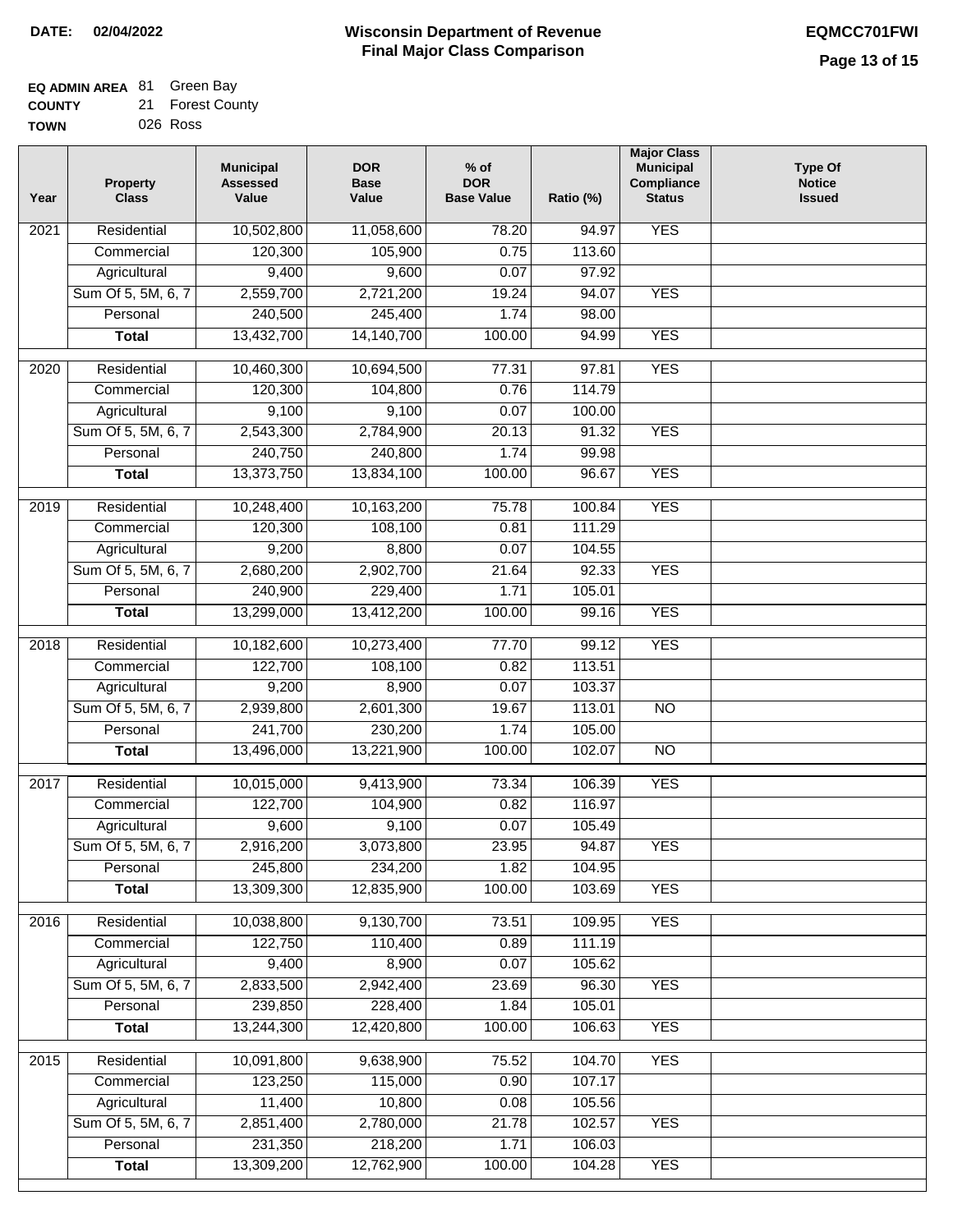# **EQ ADMIN AREA** 81 Green Bay

**COUNTY TOWN** 21 Forest County

|  | י טיש יש   |
|--|------------|
|  | 028 Wabeno |

| Year | <b>Property</b><br><b>Class</b> | <b>Municipal</b><br><b>Assessed</b><br>Value | <b>DOR</b><br><b>Base</b><br>Value | % of<br><b>DOR</b><br><b>Base Value</b> | Ratio (%) | <b>Major Class</b><br><b>Municipal</b><br>Compliance<br><b>Status</b> | <b>Type Of</b><br><b>Notice</b><br><b>Issued</b> |
|------|---------------------------------|----------------------------------------------|------------------------------------|-----------------------------------------|-----------|-----------------------------------------------------------------------|--------------------------------------------------|
| 2021 | Residential                     | 72,001,600                                   | 73,455,300                         | 86.74                                   | 98.02     | <b>YES</b>                                                            |                                                  |
|      | Commercial                      | 4,916,400                                    | 4,735,800                          | 5.59                                    | 103.81    |                                                                       |                                                  |
|      | Agricultural                    | 100,550                                      | 102,300                            | 0.12                                    | 98.29     |                                                                       |                                                  |
|      | Sum Of 5, 5M, 6, 7              | 6,540,700                                    | 5,936,400                          | 7.01                                    | 110.18    |                                                                       |                                                  |
|      | Personal                        | 450,500                                      | 450,500                            | 0.53                                    | 100.00    |                                                                       |                                                  |
|      | <b>Total</b>                    | 84,009,750                                   | 84,680,300                         | 100.00                                  | 99.21     | <b>YES</b>                                                            |                                                  |
| 2020 | Residential                     | 71,184,700                                   | 73,372,100                         | 86.70                                   | 97.02     | <b>YES</b>                                                            |                                                  |
|      | Commercial                      | 4,886,600                                    | 4,613,700                          | 5.45                                    | 105.91    |                                                                       |                                                  |
|      | Agricultural                    | 98,500                                       | 98,600                             | 0.12                                    | 99.90     |                                                                       |                                                  |
|      | Sum Of 5, 5M, 6, 7              | 6,531,000                                    | 5,944,400                          | 7.02                                    | 109.87    |                                                                       |                                                  |
|      | Personal                        | 600,700                                      | 600,700                            | 0.71                                    | 100.00    |                                                                       |                                                  |
|      | <b>Total</b>                    | 83,301,500                                   | 84,629,500                         | 100.00                                  | 98.43     | <b>YES</b>                                                            |                                                  |
| 2019 | Residential                     | 70,548,400                                   | 70,623,000                         | 86.25                                   | 99.89     | <b>YES</b>                                                            |                                                  |
|      | Commercial                      | 4,739,600                                    | 4,604,800                          | 5.62                                    | 102.93    |                                                                       |                                                  |
|      | Agricultural                    | 50,400                                       | 53,900                             | 0.07                                    | 93.51     |                                                                       |                                                  |
|      | Sum Of 5, 5M, 6, 7              | 6,662,900                                    | 6,029,200                          | 7.36                                    | 110.51    |                                                                       |                                                  |
|      | Personal                        | 573,100                                      | 573,100                            | 0.70                                    | 100.00    |                                                                       |                                                  |
|      | <b>Total</b>                    | 82,574,400                                   | 81,884,000                         | 100.00                                  | 100.84    | <b>YES</b>                                                            |                                                  |
| 2018 | Residential                     | 70,060,300                                   | 70,843,400                         | 86.43                                   | 98.89     | <b>YES</b>                                                            |                                                  |
|      | Commercial                      | 4,782,300                                    | 4,383,300                          | 5.35                                    | 109.10    |                                                                       |                                                  |
|      | Agricultural                    | 50,400                                       | 50,300                             | 0.06                                    | 100.20    |                                                                       |                                                  |
|      | Sum Of 5, 5M, 6, 7              | 7,031,700                                    | 6,137,700                          | 7.49                                    | 114.57    |                                                                       |                                                  |
|      | Personal                        | 571,100                                      | 554,500                            | 0.68                                    | 102.99    |                                                                       |                                                  |
|      | <b>Total</b>                    | 82,495,800                                   | 81,969,200                         | 100.00                                  | 100.64    | <b>YES</b>                                                            |                                                  |
| 2017 | Residential                     | 69,434,900                                   | 66,876,900                         | 83.94                                   | 103.82    | <b>YES</b>                                                            |                                                  |
|      | Commercial                      | 4,690,400                                    | 4,169,000                          | 5.23                                    | 112.51    |                                                                       |                                                  |
|      | Agricultural                    | 51,600                                       | 50,300                             | 0.06                                    | 102.58    |                                                                       |                                                  |
|      | Sum Of 5, 5M, 6, 7              | 7,142,200                                    | 7,508,300                          | 9.42                                    | 95.12     |                                                                       |                                                  |
|      | Personal                        | 1,128,900                                    | 1,065,000                          | 1.34                                    | 106.00    |                                                                       |                                                  |
|      | <b>Total</b>                    | 82,448,000                                   | 79,669,500                         | 100.00                                  | 103.49    | <b>YES</b>                                                            |                                                  |
| 2016 | Residential                     | 69,133,600                                   | 64,670,900                         | 83.04                                   | 106.90    | <b>YES</b>                                                            |                                                  |
|      | Commercial                      | 4,690,400                                    | 4,127,700                          | 5.30                                    | 113.63    |                                                                       |                                                  |
|      | Agricultural                    | 51,500                                       | 49,900                             | 0.06                                    | 103.21    |                                                                       |                                                  |
|      | Sum Of 5, 5M, 6, 7              | 7,748,400                                    | 8,072,300                          | 10.37                                   | 95.99     | <b>YES</b>                                                            |                                                  |
|      | Personal                        | 958,200                                      | 958,200                            | 1.23                                    | 100.00    |                                                                       |                                                  |
|      | <b>Total</b>                    | 82,582,100                                   | 77,879,000                         | 100.00                                  | 106.04    | <b>YES</b>                                                            |                                                  |
| 2015 | Residential                     | 68,758,000                                   | 68,399,200                         | 84.36                                   | 100.52    | <b>YES</b>                                                            |                                                  |
|      | Commercial                      | 4,690,400                                    | 4,299,600                          | 5.30                                    | 109.09    | <b>YES</b>                                                            |                                                  |
|      | Agricultural                    | 56,000                                       | 49,100                             | 0.06                                    | 114.05    |                                                                       |                                                  |
|      | Sum Of 5, 5M, 6, 7              | 7,160,800                                    | 7,478,900                          | 9.22                                    | 95.75     | <b>YES</b>                                                            |                                                  |
|      | Personal                        | 943,600                                      | 857,800                            | 1.06                                    | 110.00    |                                                                       |                                                  |
|      | <b>Total</b>                    | 81,608,800                                   | 81,084,600                         | 100.00                                  | 100.65    | <b>YES</b>                                                            |                                                  |
|      |                                 |                                              |                                    |                                         |           |                                                                       |                                                  |